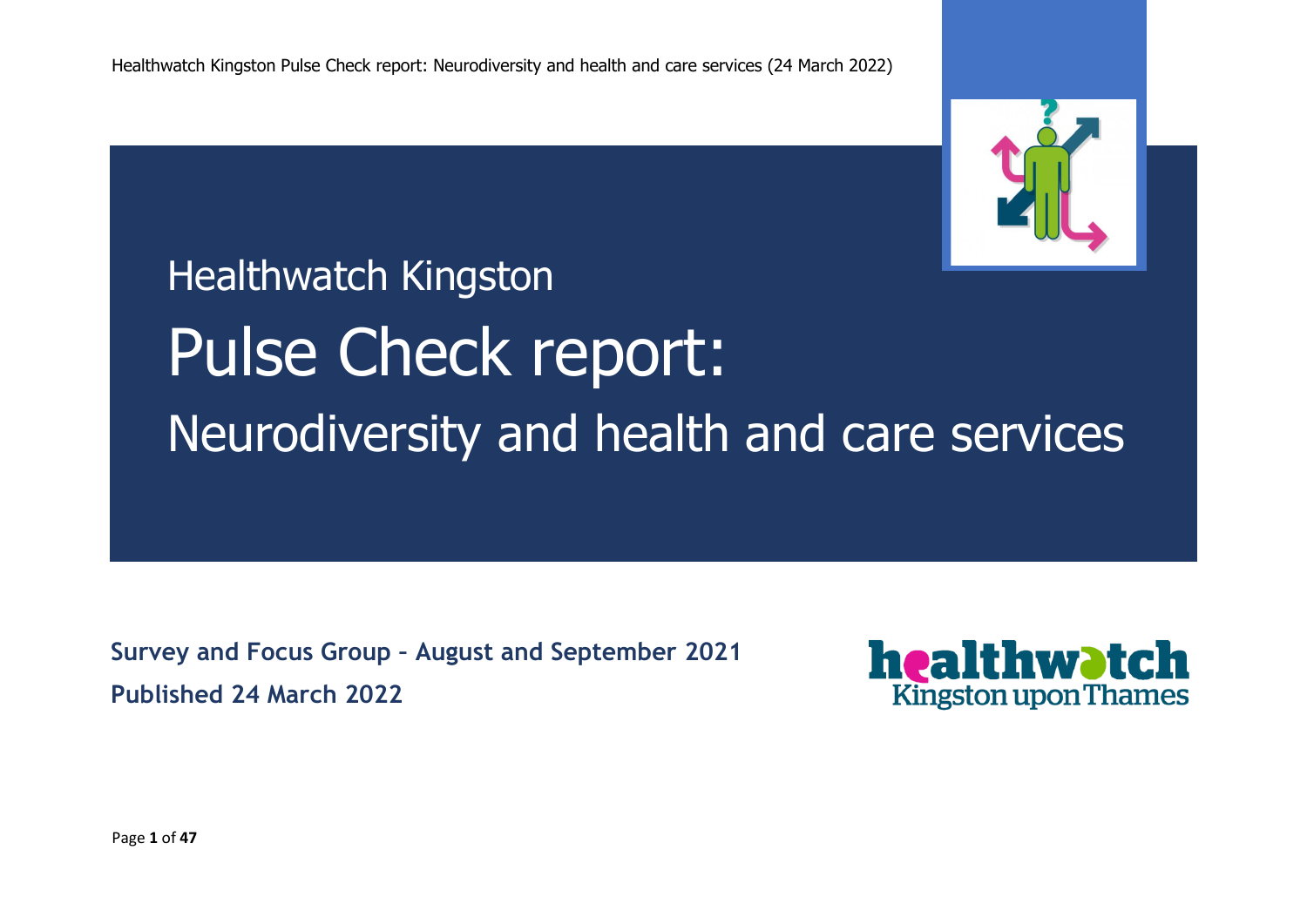# **Contents**

| 1. About Healthwatch Kingston             | Page 3  |
|-------------------------------------------|---------|
| 2. Executive summary and recommendations  | Page 4  |
| 3. Method                                 | Page 9  |
| 4. Contextual information                 | Page 9  |
| a. About neurodiversity                   | Page 9  |
| b. ADHD and related conditions            | Page 10 |
| c. Autism and related conditions          | Page 10 |
| d. Best practice                          | Page 11 |
| e. Treatments                             | Page 11 |
| f. Relevant national plans and priorities | Page 12 |
| 5. Health and care services in Kingston   | Page 13 |
| 6. Who responded to our survey?           | Page 14 |
| a. Demographics                           | Page 14 |
| b. Limitations                            | Page 16 |
| c. Which services did people comment on?  | Page 16 |
| d. Access to services                     | Page 17 |
| e. Quality of care                        | Page 17 |
| f. Aftercare                              | Page 18 |
| 7. Key findings                           | Page 19 |
| 8. Commissioner and provider responses    | Page 38 |
| 9. Conclusion                             | Page 39 |
| Thank you and next steps!                 | Page 45 |

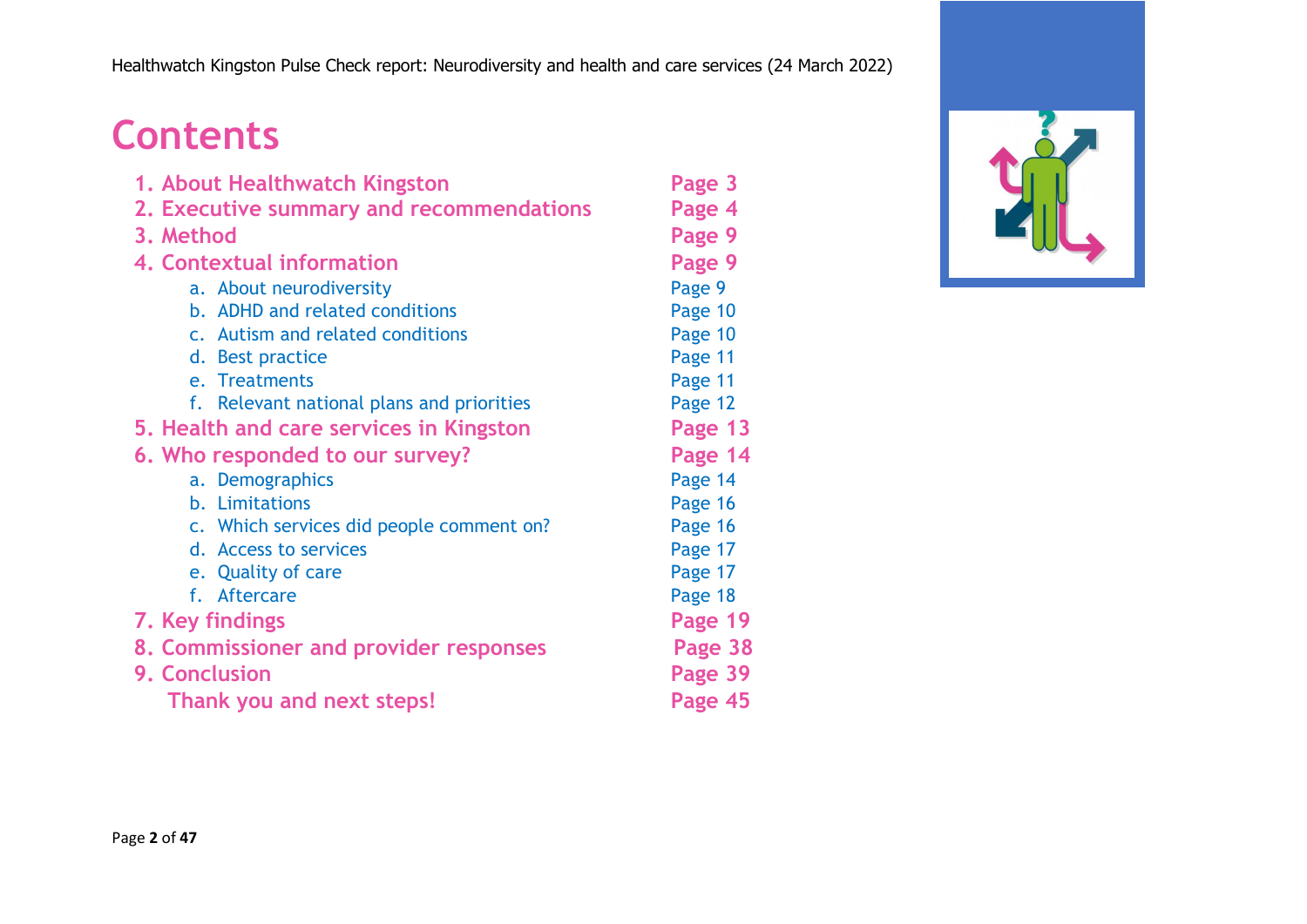# **1. About Healthwatch Kingston**

Healthwatch Kingston upon Thames is your local health and social care champion. If you use GPs and hospitals, dentists, pharmacies, care homes or other support services in your area, we want to hear about your experiences. We are independent and have the power to make sure NHS leaders and other decision makers listen to local feedback and improve standards of care. We can also help you to find reliable and trustworthy information and advice. Last year, the Healthwatch network helped nearly a million people like you to have your say and get the support you need. Healthwatch Kingston upon Thames is part of a network of over 150 Local Healthwatch across the country.

We're here to listen to the issues that really matter to people in the Royal Borough of Kingston upon Thames and to hear about your experiences of using local health and social care services. We're entirely independent and impartial, and anything you share with us is confidential.

Healthwatch uses your feedback to better understand the challenges facing the NHS and other care providers and we make sure your experiences improve health and care for everyone – locally and nationally. We can also help you to get the information and advice you need to make the right decisions for you and to get the support you deserve.

It's really important that you share your experiences – whether good or bad, happy, or sad. If you've had a negative experience, it's easy to think there's no point in complaining, and that 'nothing ever changes.' Or, if you've had a great experience, that you 'wish you could say thank you'. Remember, your feedback is helping to improve people's lives. So, if you need advice, or you're ready to tell your story – we're here to listen.

#### Page **3** of **47**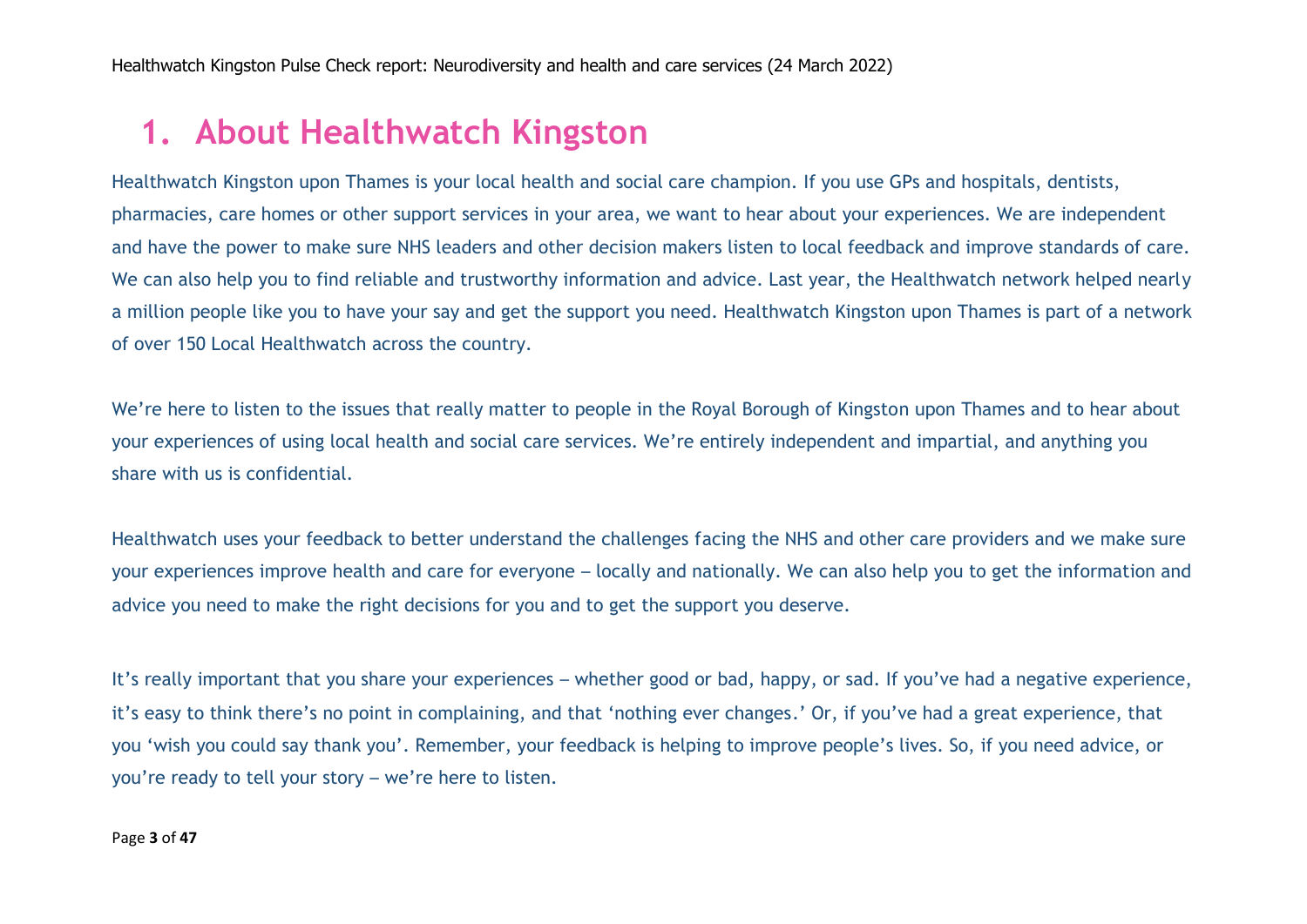# **2. Executive summary and recommendations**

This report is the third from [Healthwatch Kingston's 'Pulse Check' engagement programme](https://www.healthwatchkingston.org.uk/news/2022-03-11/healthwatch-kingston-pulse-check-programme). Through the programme, we will work closely with Kingston's diverse communities: listening to people and gathering and reporting their experiences of health and social care services.

Through the Pulse Check programme, we will share people's experiences of local health and care services with commissioners and providers and encourage them to act on what matters to local people. We will also share these views and experiences with Healthwatch England and the Care Quality Commission.

This Pulse Check report is based on a survey of neurodiverse adults in Kingston carried out in April 2021. A total of 46 people responded to the survey and a further four people were interviewed over the phone as a requested [reasonable adjustment.](https://www.equalityhumanrights.com/en/advice-and-guidance/what-are-reasonable-adjustments) Our Pulse Check survey builds on a Fastminds February 2021 review of Your Healthcare ADHD and Autism services in Kingston which collected feedback back from over 200 members of Fastminds (view slide set [here\)](https://adhdkingston.org.uk/wp-content/uploads/2022/03/2021-02-25-Healthwatch-re.-Kingston-ADHD-Service-Rev5.pdf) and made recommendations on ways services could be improved for neurodiverse people in Kingston on Thames. Their recommendations included a call for commissioners to develop a more holistic, joined up service.

Recommendations from our Healthwatch Kingston Pulse Check report should also be read in conjunction with recommendations in the [Healthwatch Kingston iCope Kingston service user review report: update.](https://www.healthwatchkingston.org.uk/report/2022-03-05/icope-kingston-service-user-review-report-update)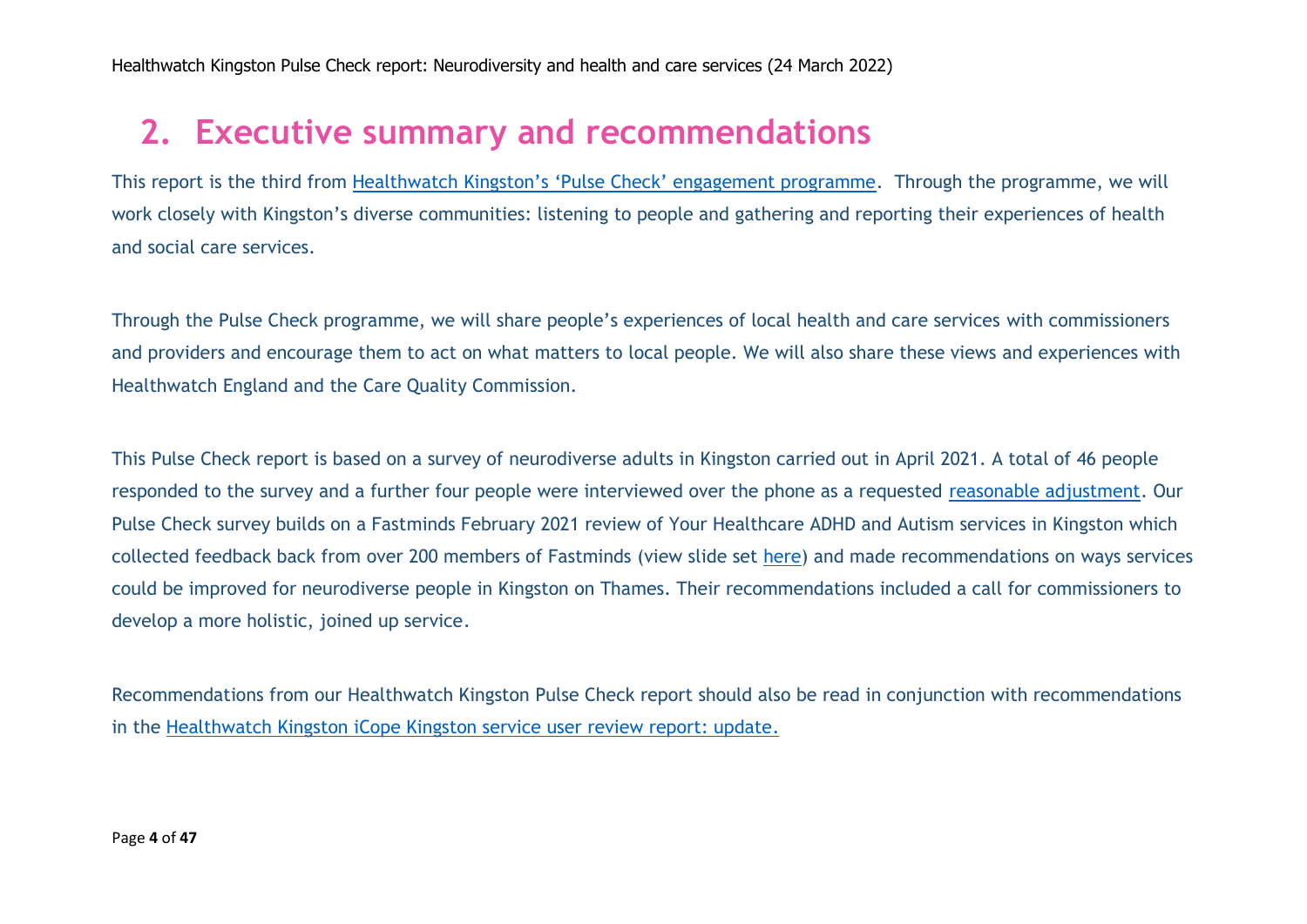### **Healthwatch Kingston Pulse Check report:**

### **Neurodiversity and health and care services**

### **RECOMMENDATIONS**

#### **WORKFORCE TRAINING**

**RECOMMENDATION 1** Health and social care service leads should commit to increasing awareness and understanding of neurodiversity across the commissioner and provider workforce to deepen understanding of the variety of ways neurodiverse people present. This includes the issues that arise from the 'invisibility' of these disabilities; the fluctuating nature of some symptoms and the disabling impact they have on people's mental and a physical health and daily life. Impactful Neurodiversity workforce training should be co-developed and co-delivered with neurodiverse residents and tailored for both specialist and general health and care workforce, including clinicians and commissioners. [For ICS/CCG/Place leaders/RBK/Providers]

**RECOMMENDATION 2** With neurodiverse residents, health and social care leads should co-produce a checklist of useful reasonable adjustments to make health and carer services properly accessible to neurodiverse residents and promote this check list to GPs and other health and care providers including mental health and diagnostic services. The training outlined in 'Recommendation 1' is one way to promote these useful reasonable adjustments across services. [For ICS/CCG/Place leaders/RBK/Providers]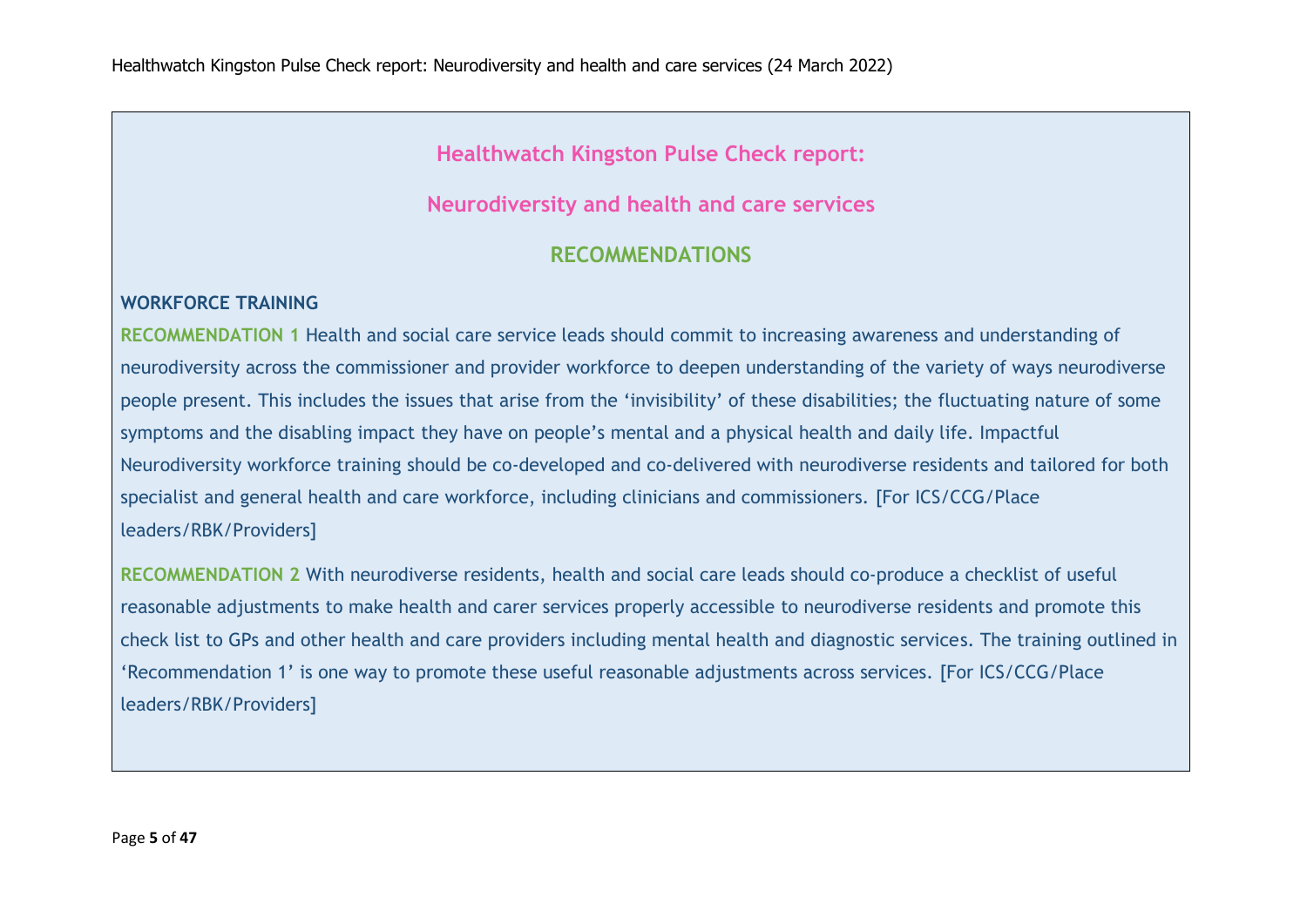#### **JOINT (INTEGRATED) NEEDS ASSESSMENT**

**RECOMMENDATION 3** Public Health should conduct a comprehensive joint (integrated) needs assessment of neurodiversity in the Royal Borough of Kingston upon Thames. The assessment would gather data on the prevalence and number of adults with ADHD; improve data collection on autistic adults (building on the RBK Autism JSNA 2019) and assess the prevalence of commonly co-occurring conditions, mental health challenges and the health inequalities they experience. Public Health should use this data to create a specific neurodiversity chapter for the local JSNA to enable commissioners to understand the true scale of need for neurodevelopmental services in RBK and use this to leverage resources to design and commission sufficient, appropriate, integrated, and useful services to ensure neurodiverse residents can enjoy good physical and mental health. [For ICS/CCG/RBK Public Health and Place leaders].

#### **COMMISSIONING**

**RECOMMENDATION 4** Commission a specialist pathway for neurodiverse people with functional mental health needs from a single lead provider. The provider must fully understand neurodiversity, how to provide tailored therapy for this complex group of patients and adapt appointment systems to accommodate the many challenges they face (e.g., executive dysfunction, emotional dysregulation, poor memory, and concentration). See also Recommendation 7 of [HWK's iCope Kingston](https://www.healthwatchkingston.org.uk/report/2022-03-05/icope-kingston-service-user-review-report-update)  [service user experience report](https://www.healthwatchkingston.org.uk/report/2022-03-05/icope-kingston-service-user-review-report-update) [For ICS/CCG/RBK]

**RECOMMENDATION 5** Autism and ADHD often co-occur with 28% - 44% of autistic adults also meeting the criteria for ADHD. Services should structure the adult neurodevelopmental assessment and diagnostic pathway so that the ADHD and Autism

#### Page **6** of **47**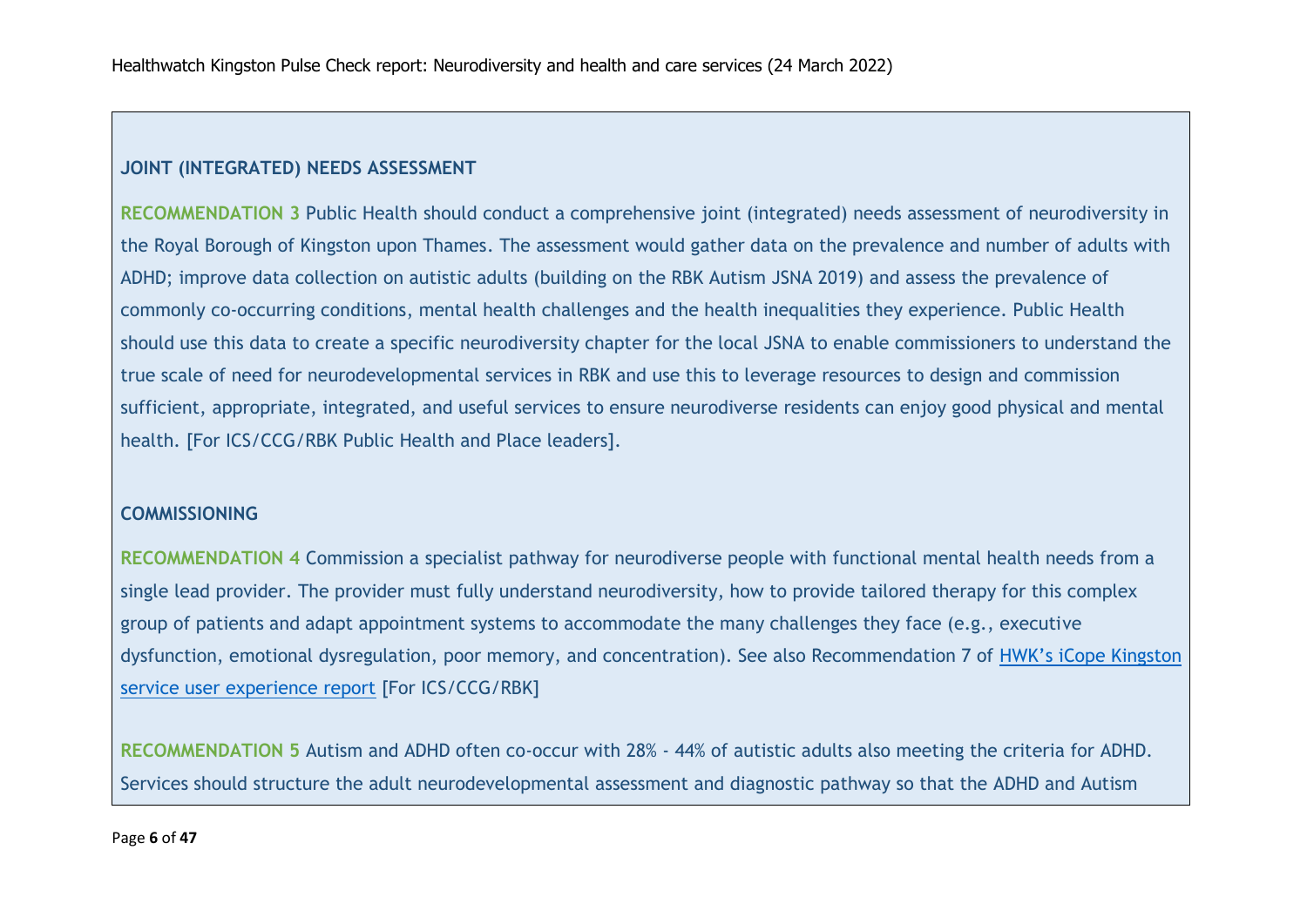teams proactively communicate, collaborate and cross refer. Collaboration would enable assessments to take place at the same time or in close succession rather with than the current long waits between each. This would end the tortuous waits people experience securing a full picture of their needs and strengths as neurodiverse individuals. Similar cross referrals should be used for other mental health conditions (e.g., bipolar disorder and post-traumatic stress disorder) and other co-occurring conditions like Ehlers-Danlos syndrome, chronic fatigue syndrome, dyspraxia, dyslexia, and dyscalculia. [For ICS/CCG/Diagnostic and mental health providers]

**RECOMMENDATION 6** Taking account of the high heritability of both ADHD and autism, shorten the diagnostic process for people who have close relatives/children diagnosed with autism and/or ADHD**.** [For ICS/CCG/Diagnostic and mental health providers]

**RECOMMENDATION 7** Commission an integrated autism and ADHD 'aftercare' service beyond diagnosis and medication reviews that ensures people receiving ADHD or autism diagnoses (or both) get psychosocial, occupational therapy/psychology and coaching to help them better manage their lives and stay well**.** [For ICS/CCG/RBK]

**RECOMMENDATION 8** Commissioners to consider developing an integrated Neurodiversity One Stop Shop or Hub in partnership with peer support groups, offering a range of interventions from peer support and advice right through to referral for assessment, support, coaching, medication, benefits, signposting, advocacy, and employment support. [For ICS/CCG/RBK]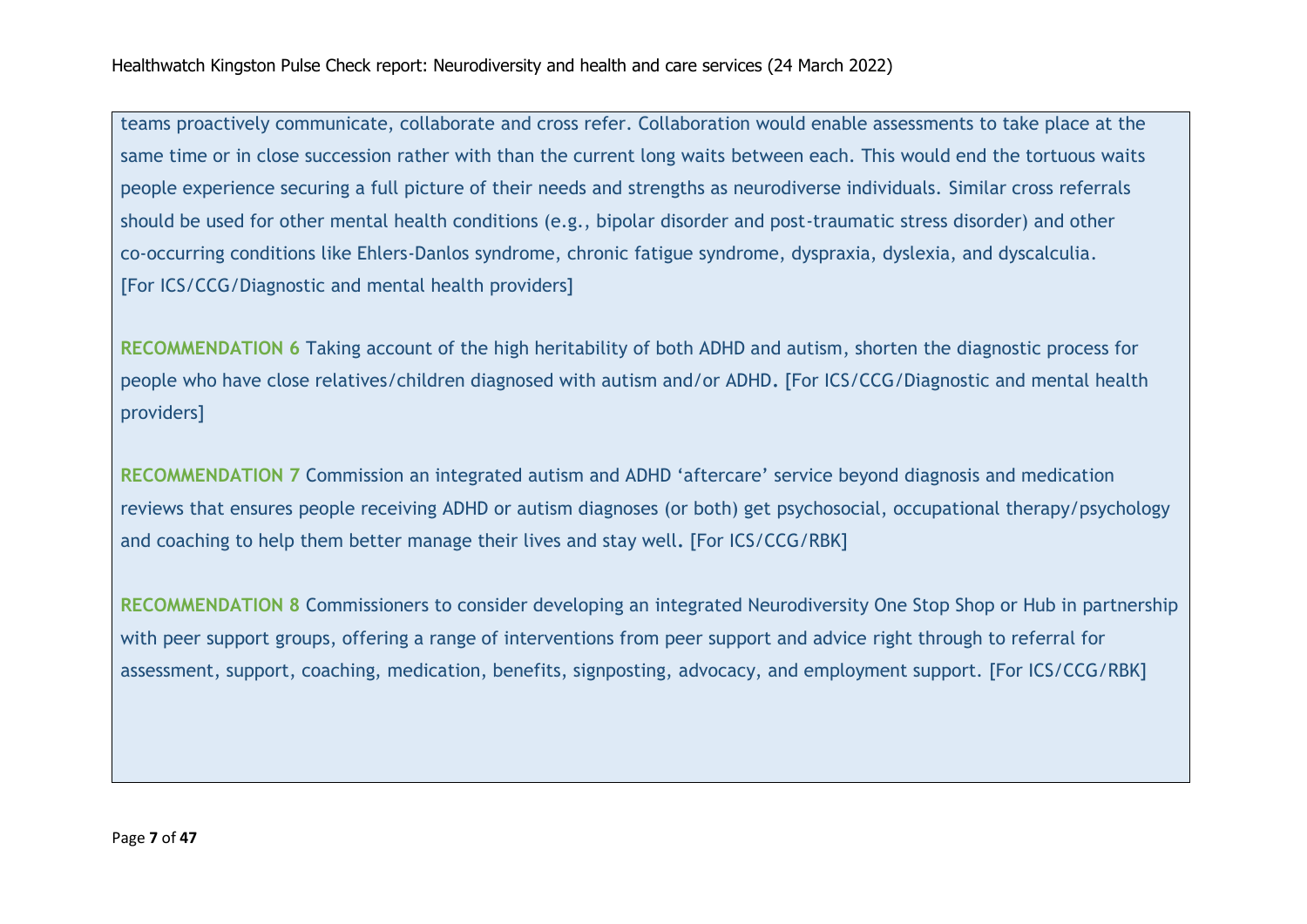#### **PEER SUPPORT**

**RECOMMENDATION 9** Commissioners should nurture a dialogue with Kingston's highly effective but over-stretched peer support group Fastminds. The dialogue should explore the best way to support and fund this voluntary group and provide resources to enable them to thrive, develop and continue to support neurodiverse residents and help shape local services. Commissioners should explore options for establishing and funding and developing a similar peer led organisation for autistic residents. [For ICS/CCG/Place leaders/RBK)

#### **ACCESS**

**RECOMMENDATION 10** Urgently introduce text reminders for all patients using Your Health Care and all other health and social care services that currently do not use reminders and end the practice of closing cases after 1 or 2 missed appointments to make the service more accessible for neurodiverse patients. [For ICS/CCG/Place leaders/RBK/Diagnostic and health and social care providers]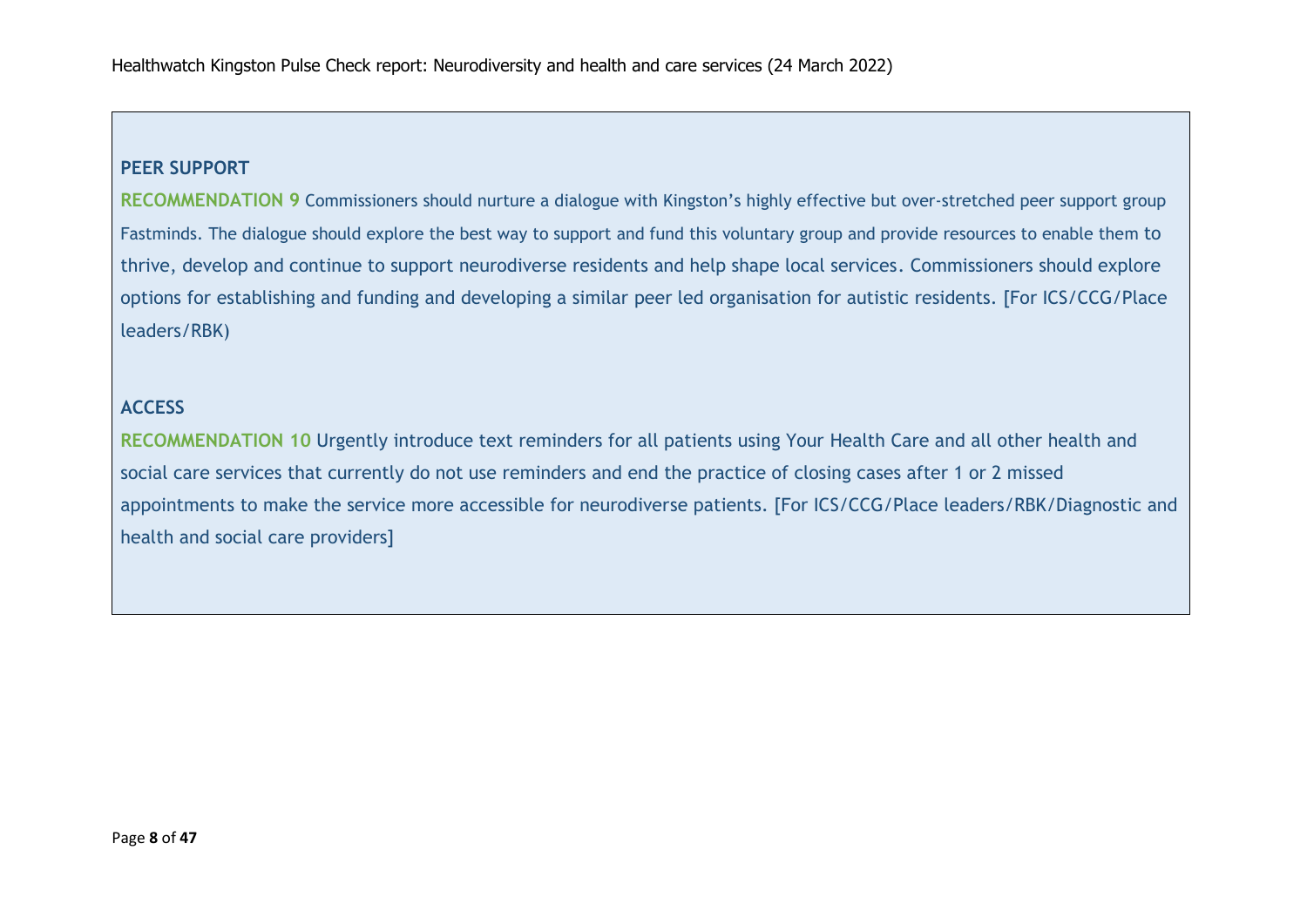# **3. Method**

Healthwatch Kingston (HWK) worked collaboratively with [Fastminds](https://adhdkingston.org.uk/), Kingston's peer support group for people living with attention hyperactivity deficit disorder (ADHD) and co-occurring conditions, to collect feedback on health and care services.

We developed an online survey promoted via the HWK newsletter, on our website and via social media. Fastminds shared the survey via its communication channels and promoted on its website. The survey sought people's views on access to services, the quality of those services and their experience of aftercare.

The survey asked respondents to select which services they wanted to comment on (multiple options) and asked them to rate their experience overall. They were also offered a free text box to comment in detail on their experiences of services.

We also carried out 4 in-depth phone interviews with residents who preferred to share their views in person as a reasonable adjustment and attended Fastminds review of local services in February 2021 (view slide set [here\)](https://adhdkingston.org.uk/wp-content/uploads/2022/03/2021-02-25-Healthwatch-re.-Kingston-ADHD-Service-Rev5.pdf).

# **4. Contextual information**

## **a. About neurodiversity**

Neurodiversity refers to a group of people with variations in their sociability, learning, attention, mood, and other mental functions. Neurodiversity refers to neuro-types that diverge from the 'neurotypical' majority. The term typically includes autistic people and people with ADHD (attention deficit hyperactivity disorder) ADD (attention deficit disorder) and Tourette's syndrome, dyspraxia/developmental co-ordination disorder, dyscalculia, and dyslexia. Some people believe it also embraces people with intellectual/learning disabilities. Some conditions can derail a person's ability to plan, organise and make decisions

#### Page **9** of **47**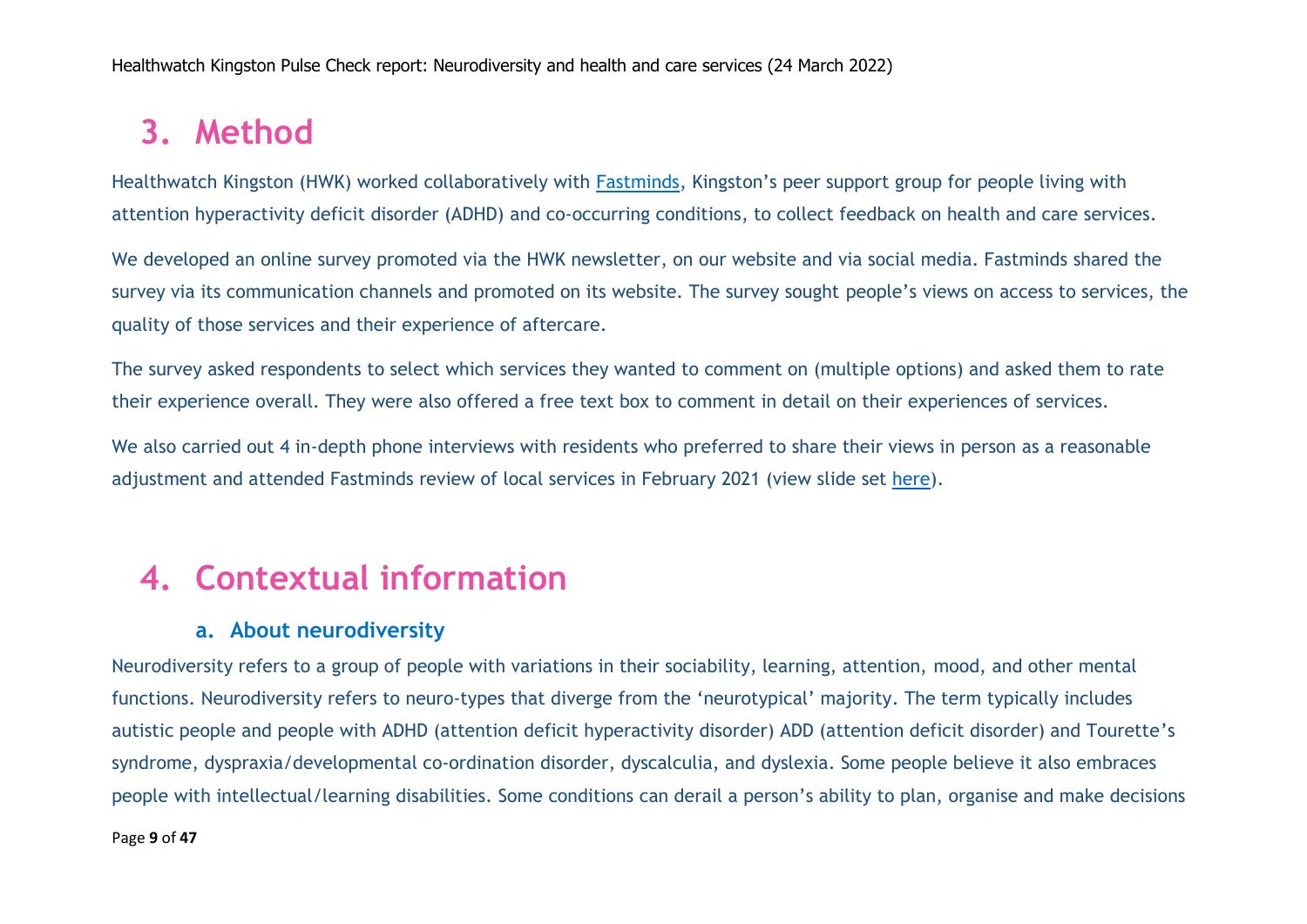and affect their mental health. Individuals who have these conditions are referred to as 'neurodivergent'. The neurodiversity movement subscribes to the social model of disability, pushes for interventions and support that enables health and wellbeing, acceptance, and inclusion. They often reject the idea that neurodivergent people must be 'fixed' or 'cured'.

#### **b. ADHD and related conditions**

The [NHS describes the symptoms/behaviours](https://www.nhs.uk/conditions/attention-deficit-hyperactivity-disorder-adhd/symptoms/) of ADHD in two categories: inattentiveness (difficulty concentrating and focusing) and hyperactivity and impulsiveness. Many people will experience both. It says ADHD can be harder to diagnose in adults, especially women, but provides a list of signs on its website. UK practitioners mainly use the [ICD 11 definition](https://icd.who.int/browse11/l-m/en#/http%3a%2f%2fid.who.int%2ficd%2fentity%2f821852937) to diagnose people with ADHD.

Helpfully, Kingston's ADHD support group Fastminds' name is an acronym of common challenges people with ADHD experience and report. It describes the impact of the condition from their perspective. People with ADHD are often **f**orgetful; **a**chieve below potential; get **s**tuck in a rut and can be **t**ime-challenged, **m**otivationally challenged; **i**mpulsive; **n**ovelty-seeking; **d**istractable and **s**cattered. People with ADHD (and autistic people) can be especially vulnerable to abuse and exploitation and susceptible to trauma.

### **c. Autism and related conditions**

The Diagnostic and Statistical Manual of Mental Disorders (DSM-5) is the most common diagnostic guide for mental health professionals, widely used in the US and influential in the UK. The manual defines autism spectrum disorder (ASD) as 'persistent difficulties with social communication and social interaction' and 'restricted and repetitive patterns of behaviours, activities, or interests' (including sensory behaviour), present since early childhood, to the extent that these 'limit and impair everyday functioning'. An autism diagnosis also includes Asperger syndrome, childhood disintegrative disorder and pervasive disintegrative disorder (PDD-NOS) which are no longer listed as separate conditions in the diagnostic manual. The manual notes that 70% of the

#### Page **10** of **47**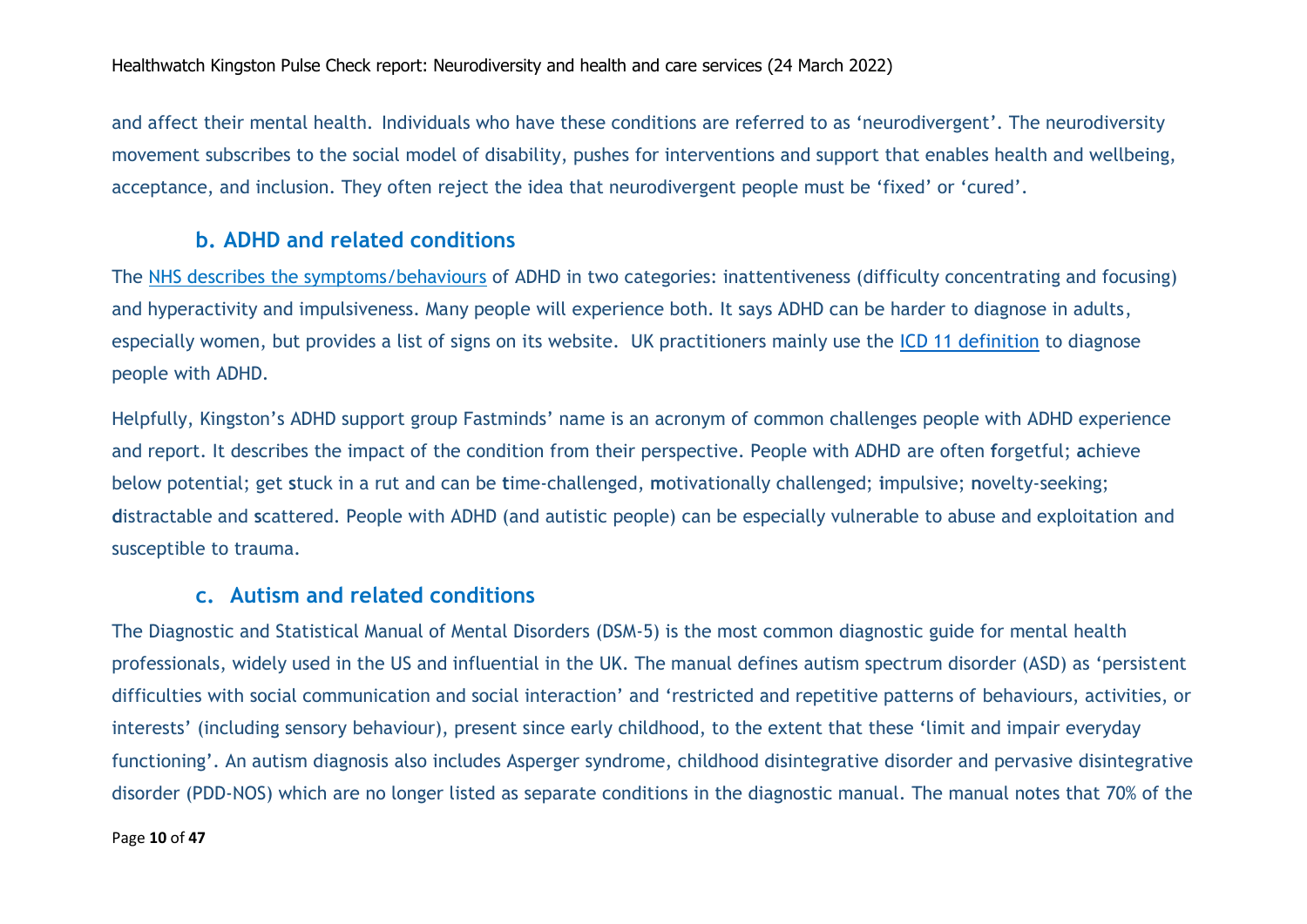time, a diagnosis of autism is accompanied by an additional condition or diagnosis, and 40% of the time by two or more additional conditions of diagnosis. Many people with an autism diagnosis regard it as a 'neurotype' not a mental health 'disorder' but many people experience mental ill health from being poorly understood and having to cope in a world designed by and for the neurotypical majority. Many people reject the expression 'having autism' or 'ASD' and prefer to describe themselves as autistic, on the autism spectrum or having Asperger syndrome. [More on co-occurring conditions here.](https://www.nhs.uk/conditions/autism/other-conditions/)

#### **d. Best practice**

The National Institute of Health and Clinical Excellence (NICE) in 2012 published best practice [guidelines on the diagnosis of](https://www.nice.org.uk/guidance/cg142)  [autism diagnosis and management in adults.](https://www.nice.org.uk/guidance/cg142)

NICE, published guidelines for [attention deficit hyperactivity disorder: diagnosis and management](https://www.nice.org.uk/guidance/ng87/chapter/Recommendations#information-and-support) in 2018. Health and care services are expected to follow these guidelines and adopt or adapt them for local use to improve care and patient outcomes.

#### **e. Treatments**

People with ADHD can benefit from medication although these do not suit all and work better if support and other therapies are provided alongside medication. Some people recommend [Body Doubling](https://www.medicalnewstoday.com/articles/body-doubling-adhd) as a useful tool for helping people to manage and complete their daily tasks. There is no specific medication to 'treat' autism.

Autistic people and people with ADHD and those with both conditions can frequently experience depression, anxiety and other debilitating anxiety-driven mental health conditions like obsessive compulsive disorder, hoarding disorder and substance misuse. They are more likely to be on more than one type of medications (polypharmacy) and therefore at risk of side effects from drug interactions (e.g., known interaction between the commonly prescribed antidepressant Sertraline and stimulant ADHD medication).

Page **11** of **47**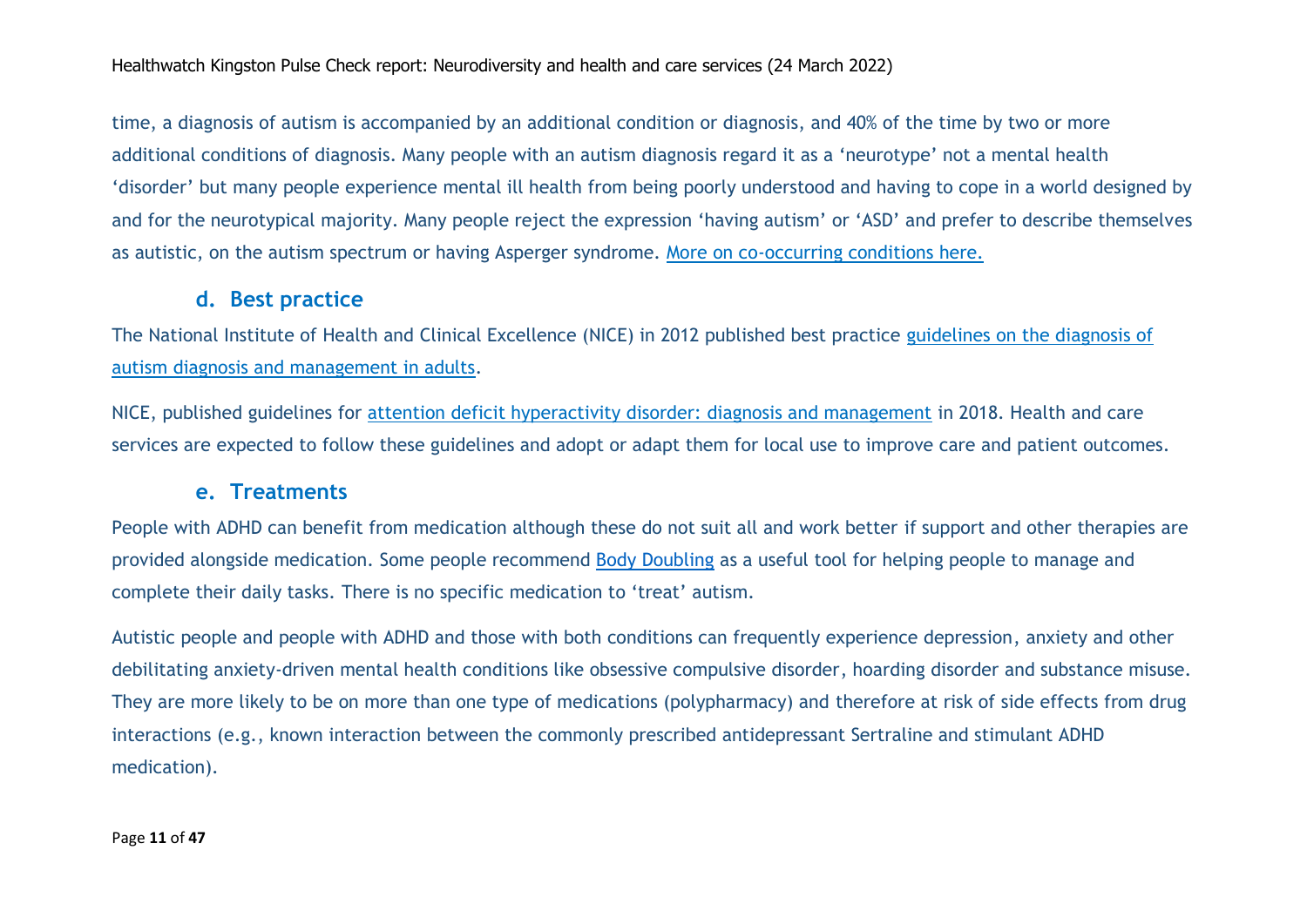Some medications like antidepressants can help to reduce anxiety and improve persistent low mood and help with emotional regulation. Sometimes, more controversially, anti-psychotics are prescribed to tackle 'behaviours' that others find challenging.

### **f. Relevant national plans and priorities**

The NHS Long Term Plan published in Jan 2019 sets out priorities for healthcare over the next 10 years and shows how the NHS funding settlement will be used.

[Chapter 3.31 to 3.36 of the NHS Plan](https://www.longtermplan.nhs.uk/online-version/chapter-3-further-progress-on-care-quality-and-outcomes/a-strong-start-in-life-for-children-and-young-people/learning-disability-and-autism/) sets out aims to reduce health inequalities for autistic people and people with learning disabilities by tackling their over-medication and [promoting annual health checks.](https://www.nhs.uk/conditions/learning-disabilities/annual-health-checks/) It wants to cut the number of autistic and learning-disabled people inappropriately placed in long stay psychiatric wards through building better community support and wider use of personal health budgets.

The NHS is currently piloting [a yearly check for autistic adults](https://www.ncl.ac.uk/computing/research/open-lab/current-projects/health-check/) although this is unlikely to be ready until 2023. The NHS Plan commits to jointly develop packages with social care, education and expert charities to support families with children who are autistic or who 'have other neurodevelopmental disorders including ADHD'. The plan makes no explicit mention of additional investment in services for adults with ADHD**.** Therefore, it is up to local areas to make services for these patients a priority.

In July 2021, the Government published its refreshed autism strategy: the National Strategy for autistic children, young people [and adults 2021-26](https://www.gov.uk/government/publications/national-strategy-for-autistic-children-young-people-and-adults-2021-to-2026/the-national-strategy-for-autistic-children-young-people-and-adults-2021-to-2026) setting out its vision improving the lives of autistic people and steps national and local government, the NHS and others must take towards this within the first year of the implementation plan (2021 to 2022). Strategy priorities include supporting positive transitions into adulthood, supporting more autistic people into employment, tackling health and care inequalities for autistic people and building the right support in the community.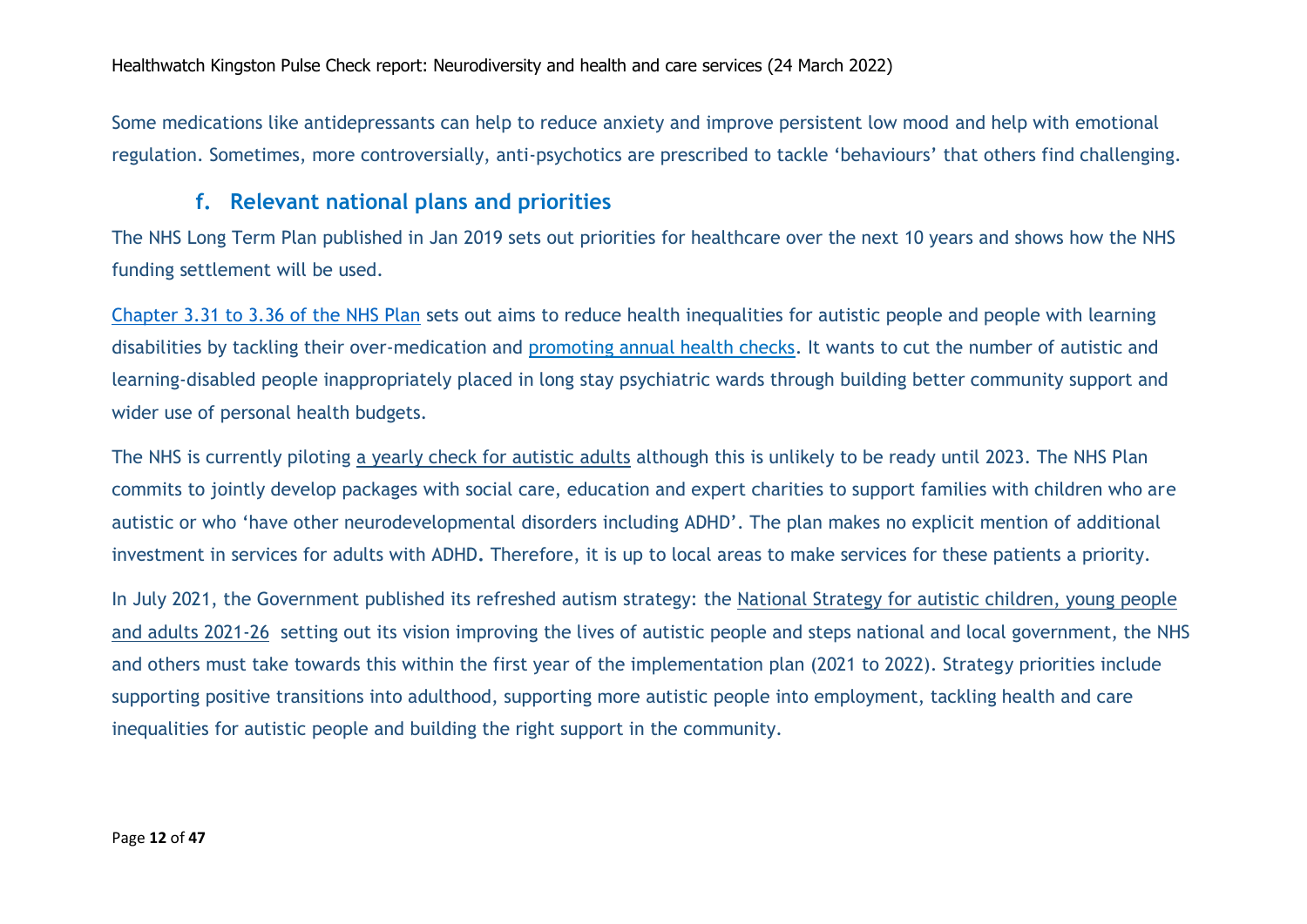# **5. Health and care services in Kingston**

Services for neurodiverse residents in Kingston are notable for their number and complexity.

Four different providers deliver the 'autism' pathway:

- Community Paediatric Services, Achieving for Children Kingston (children 0-5)
- Achieving for Children Kingston and Richmond (6-18)
- Your Healthcare (18+).

Your Healthcare also provides ADHD assessments and support.

iCope Kingston, the talking therapies service, is run by Camden and Islington NHS Foundation Trust.

South West London and St George's Mental Health NHS Trust provides recovery and mental health services for adults with more complex mental health needs.

To find out about support available for people living with and affected by Neurodiversity in the Royal Borough of Kingston upon Thames, go to the [Healthwatch Kingston All About: Neurodiversity](https://www.healthwatchkingston.org.uk/advice-and-information/2022-03-06/all-about-multiple-sclerosis-services) services.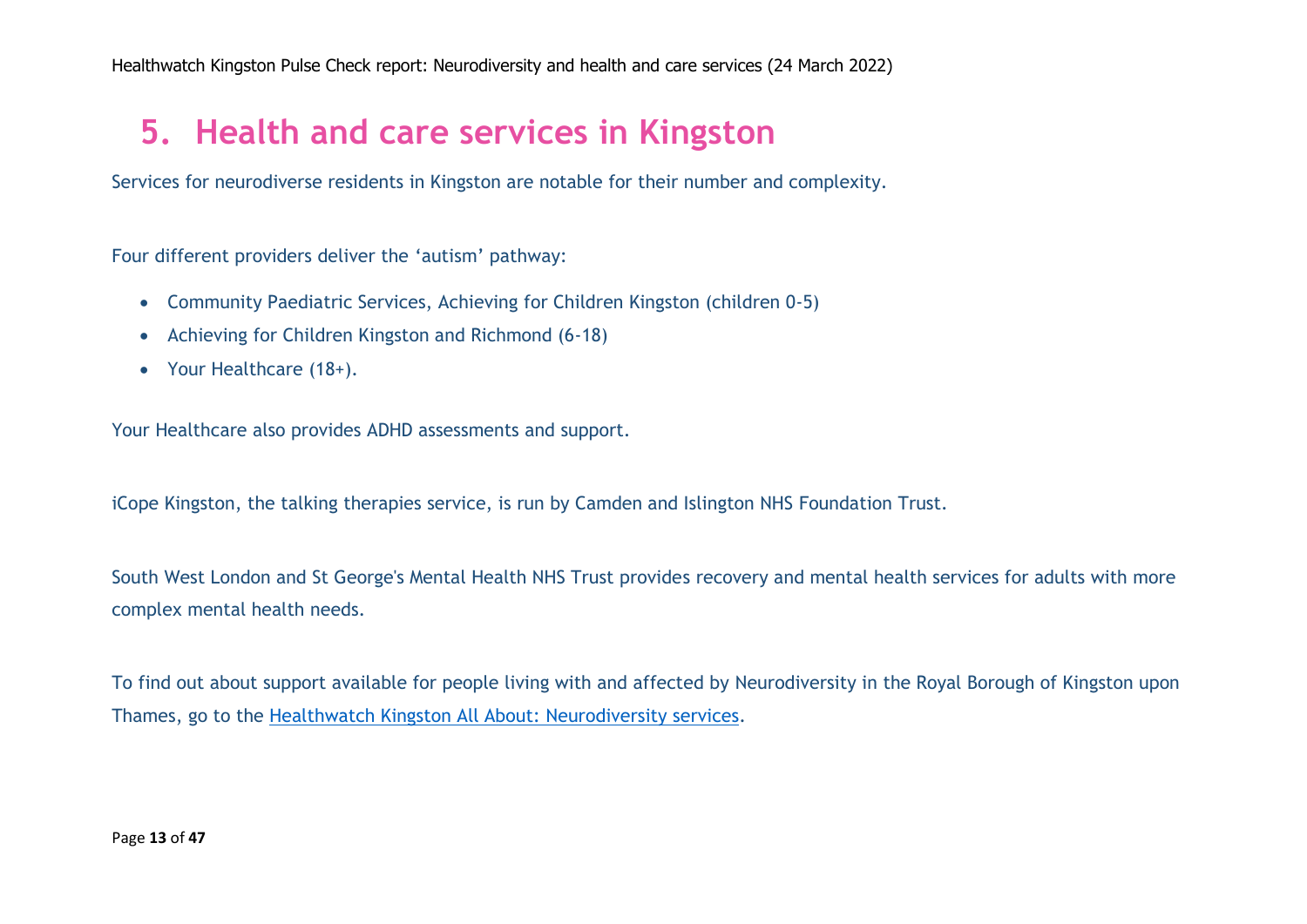# **6. Who responded to our survey?**

### **a. Demographics**

In total 50 responded to our survey. 46 people completed the online survey and a further 4 people took part in phone interviews, requested as a reasonable adjustment. Of those who completed the online survey, 70% were female, 21% male and 9% preferred not to say. 94% stated they were same gender identify assigned at birth, one person has a different gender identity and one preferred not to say.

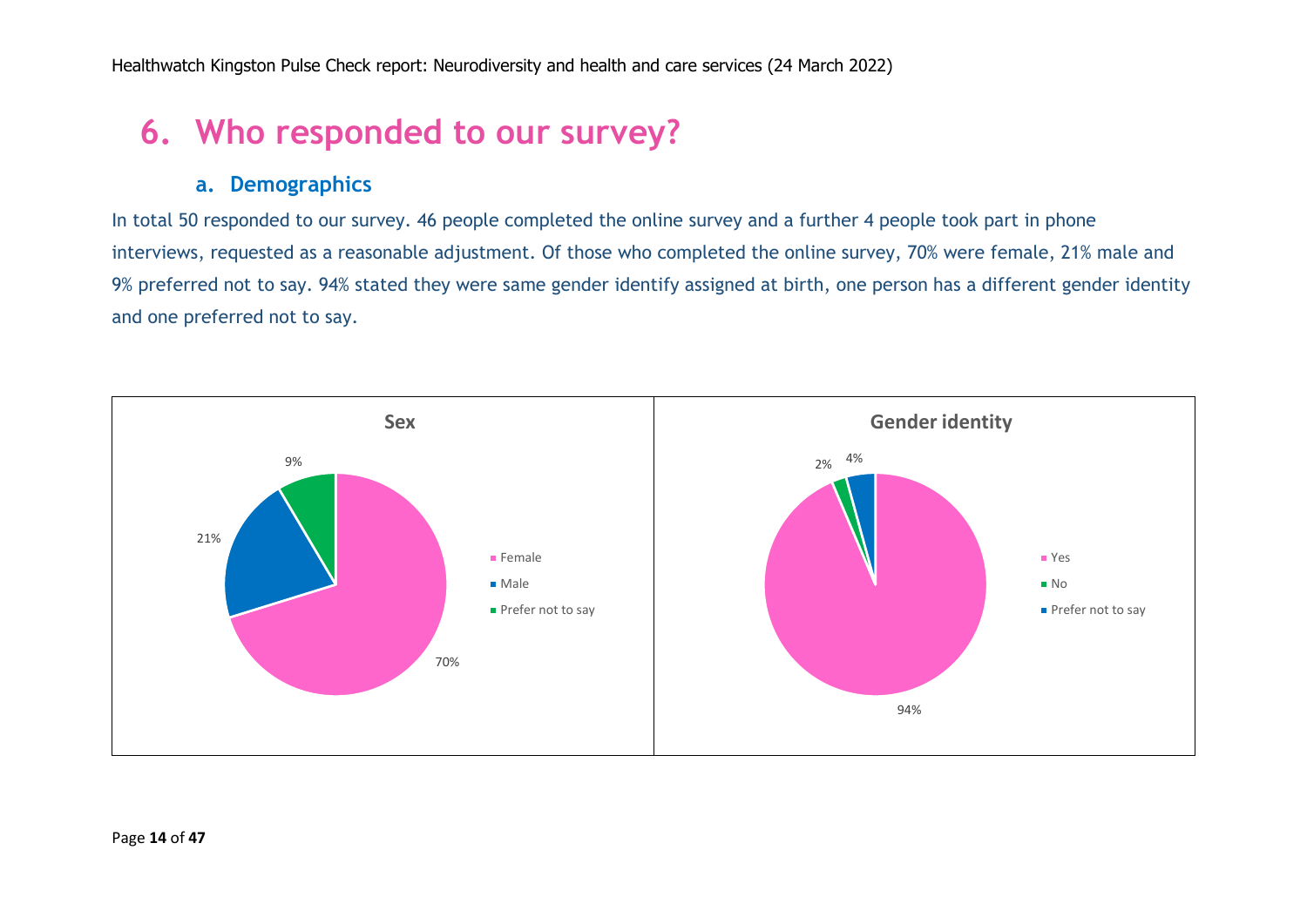The vast majority, 83%, of online respondents were in the 25-64 age band with 45% aged 25-49 and 38% aged 50-64. Five people (11%) were aged 18-24 and one aged 65-79. Two people did not give their age. More than half (51%) of respondents were White, 9% Asian, 6% Black or Black British, 13% Mixed heritage (White and Black) and 4% other mixed heritage. 11% preferred not to state their ethnicity. Please note the charts are for online survey responses only.

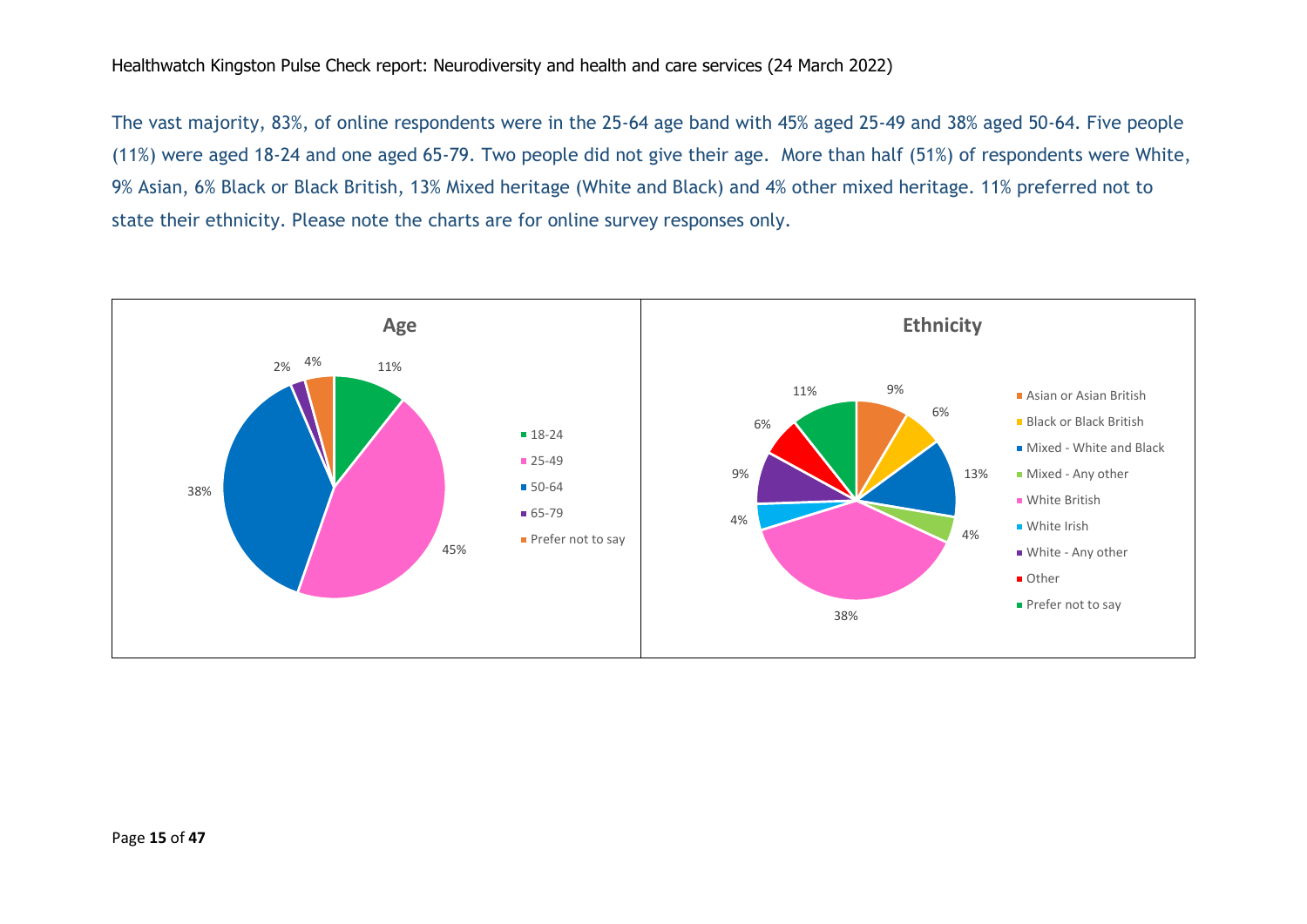### **b. Limitations**

We recognise online surveys have methodological limitations and total of 50 respondents is lower than we wanted. However, it is widely acknowledged surveys are a useful tool in gathering information in a timely fashion and providing us with a useful snapshot of views and qualitative patient experience at the time of the community engagement.

### **c. Which services did people comment on?**

Most survey respondents had used more than one service. 29% had used neurodevelopmental services; 20% peer support (including Fastminds); 14% general practice; 12% mental health services and 8% advocacy services.

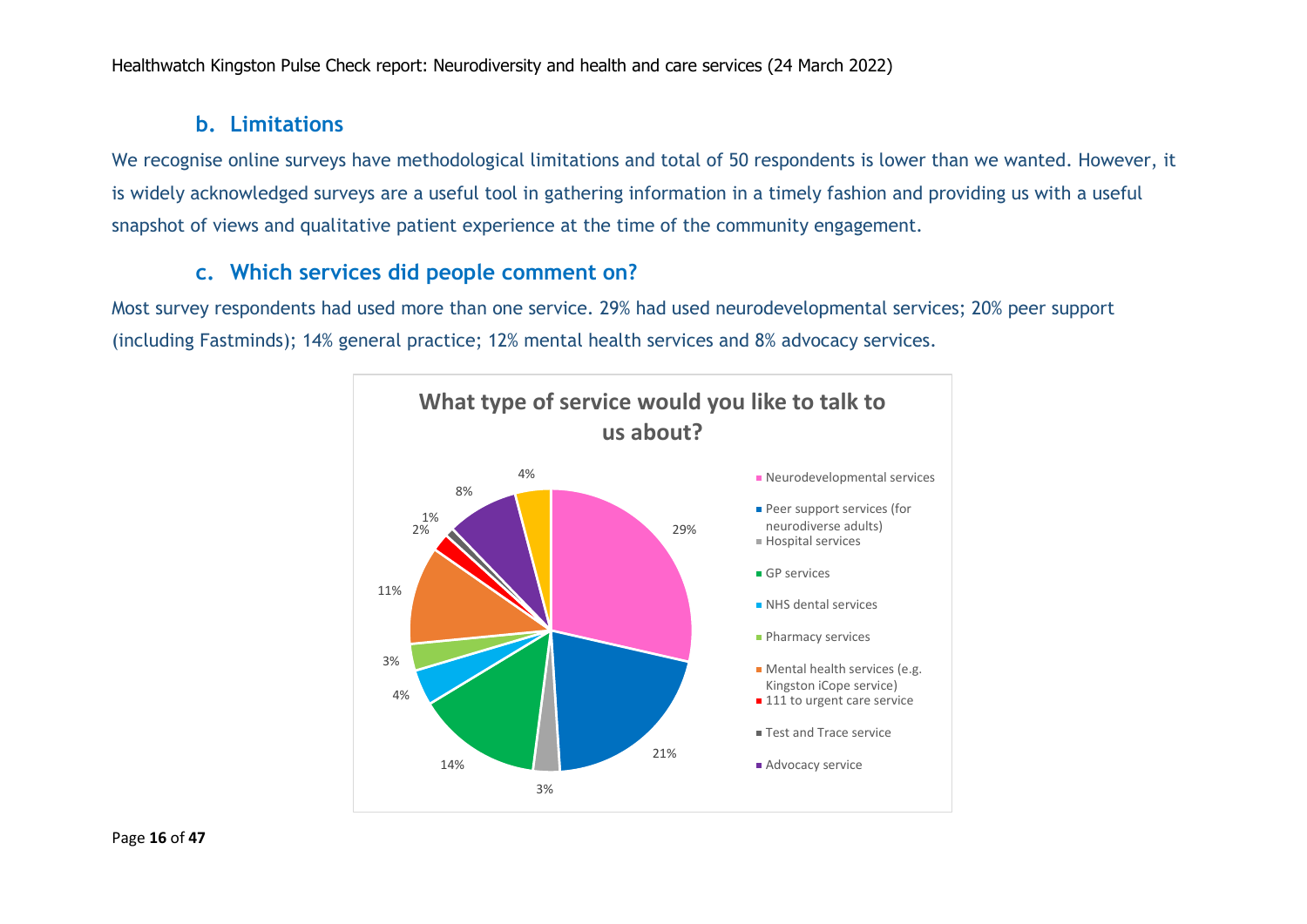### **d. How easy did they find accessing these services?**

Almost two-thirds (61%) of respondents said they found it difficult or very difficult to access the care they needed while just over a quarter (26%) found it easy or very easy to access the care they needed.

### **e. What was the quality of care they were offered?**

Just over half (54%) of respondents were dissatisfied or very dissatisfied with the care they were offered while over a third (37%) were satisfied or very satisfied with their care.

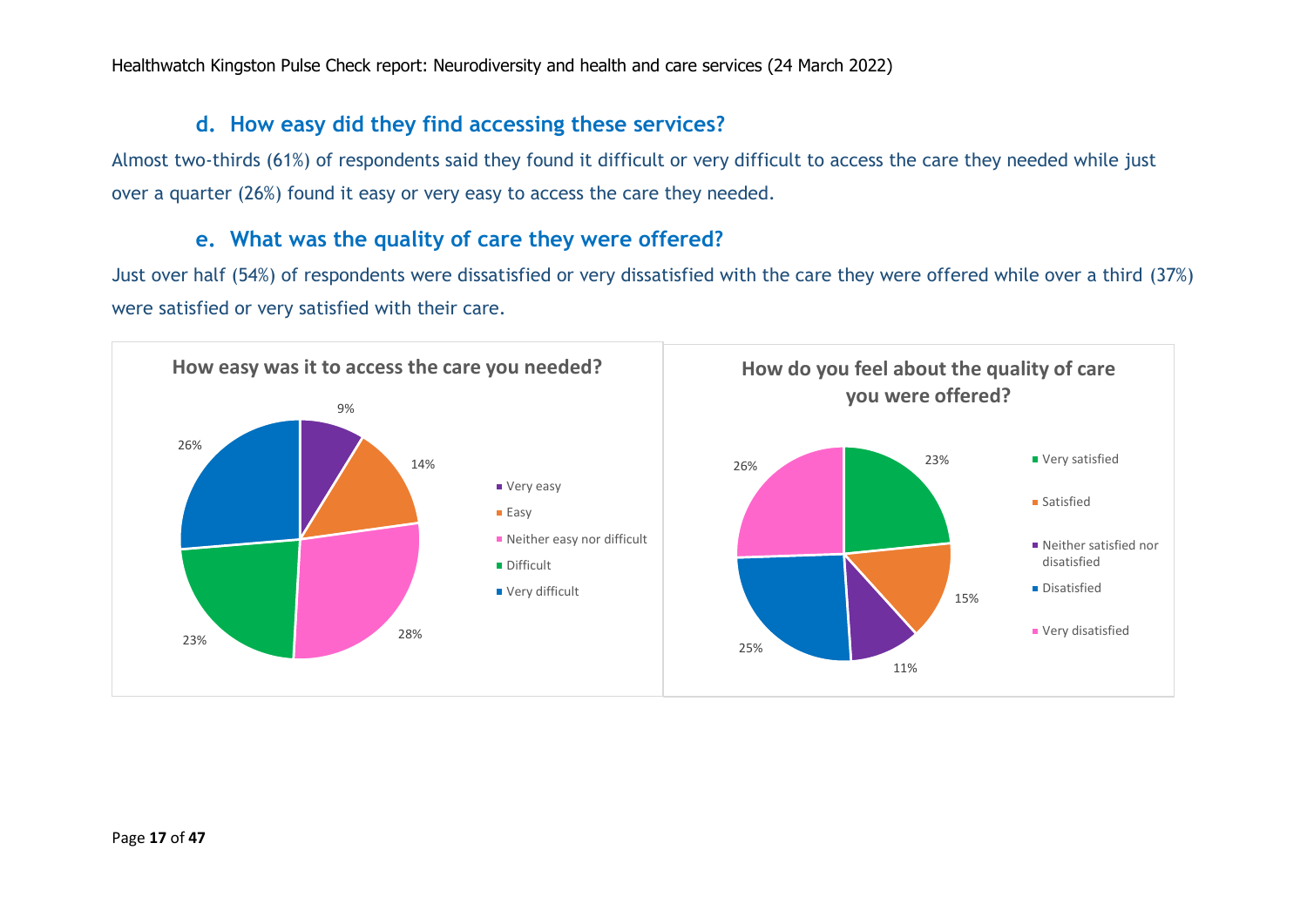### **f. What was aftercare like?**

A fifth of respondents (22%) felt they needed aftercare, but this was unavailable. More respondents (29%) were satisfied or very satisfied with their aftercare compared with 26% who were dissatisfied or very dissatisfied.

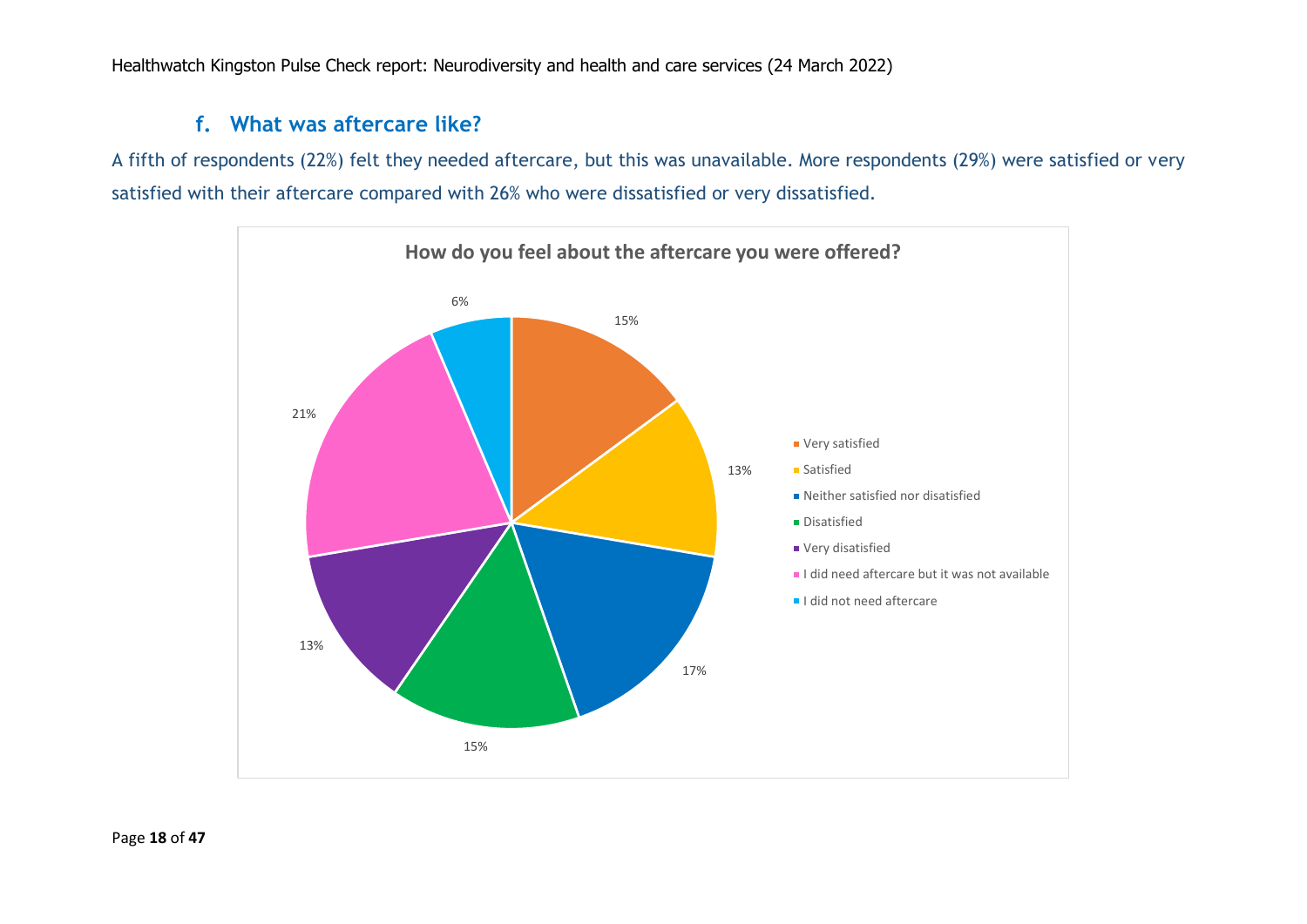# **7. Key findings**

- **A. WHAT NEURODIVERSE PEOPLE WANT** Neurodiverse people in Kingston told us they want to be accepted, understood and get the right support. A dominant theme was the pressing need for services to provide useful, reasonable adjustments. People told us they needed help to manage appointments, welfare benefits and form filling. They said they would also benefit from in-work support. Access to Work, mentoring, occupational psychology, or life coaching can all be useful. People also shared that they needed access to for appropriate therapies, medication, and peer support. We learned that autism or ADHD-informed occupational therapy, for example, can help people to develop strategies for everyday life and staying healthy and task completion.
- **B. HEALTH INEQUALITIES** Autism and ADHD are life-long conditions and tend to run in families. They persist into adulthood and, without the right type of care or support, can significantly impact on a person's mental and physical health, work, education, and relationships. As one survey respondent put it: their *'wheels came off'.* Many neurodivergent adults experience economic and social exclusion.

Studies show autistic people without an intellectual disability are at higher risk of mental health problems than the general population, including higher than normal suicide rates. On average, [they die 12 years earlier,](https://www.cambridge.org/core/journals/the-british-journal-of-psychiatry/article/premature-mortality-in-autism-spectrum-disorder/4C9260DB64DFC29AF945D32D1C15E8F2) with suicide the greatest cause of premature mortality. Data from the ONS suggest autistic people have the lowest employment rates of all disability groups *(ONS, February 2021).*

**C. DIAGNOSIS and NEURODEVELOPMENTAL SERVICES in KINGSTON** People with ADHD and autism are typically diagnosed as children in paediatric or child and adolescent mental health services (CAMHS). Some are diagnosed later in adult mental health services or (increasingly) in specific adult neurodevelopmental services. Adult neurodevelopmental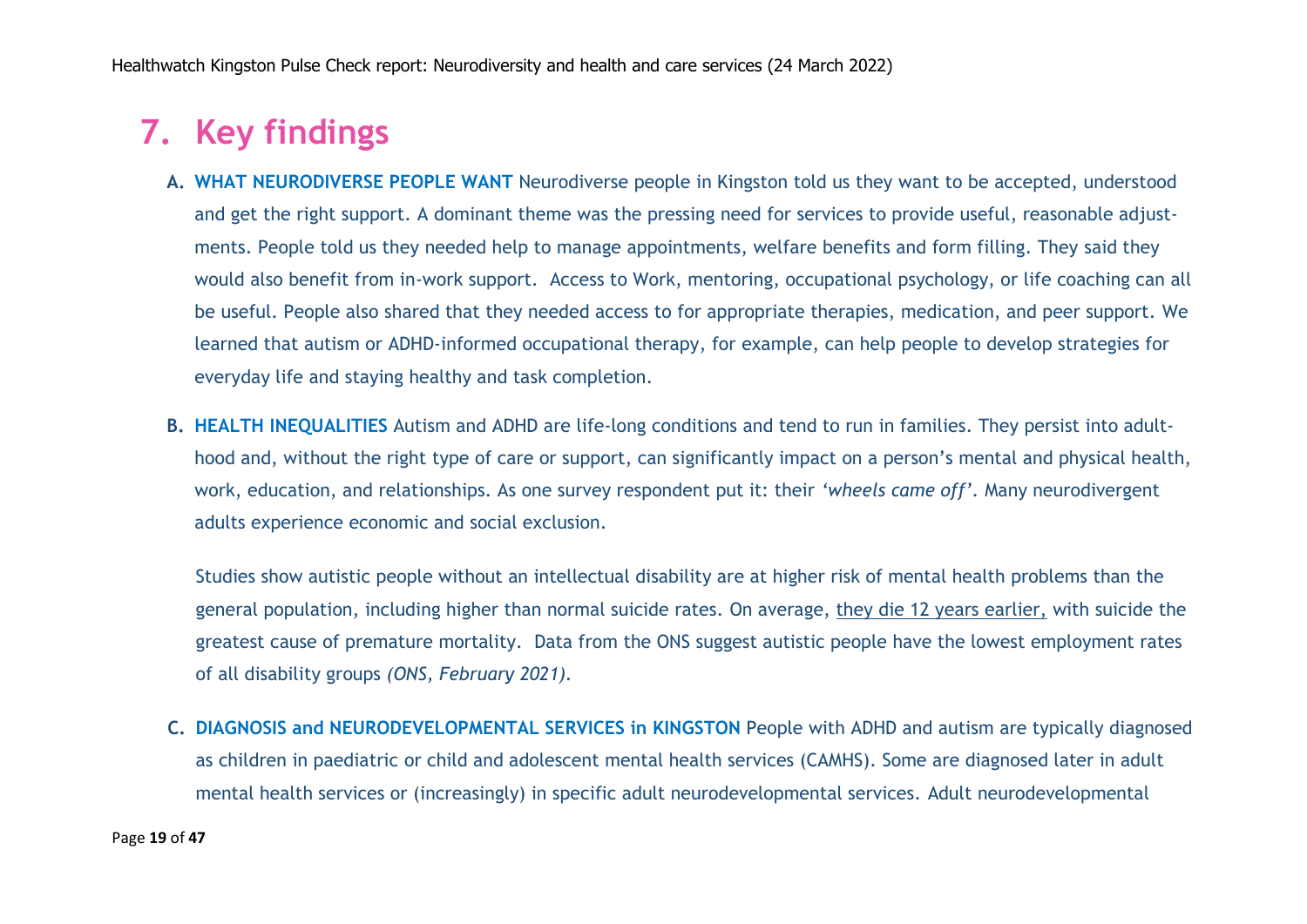services in Kingston are provided by the community services community interest company [Your Healthcare.](https://yourhealthcare.org/services/neuro-developmental-services/) The service provides autism and ADHD assessments as well as integrated services for people with a (global) learning disability. 29% of our survey respondents had used their autism and AHDH services for assessment, diagnosis and/or treatment. The waiting list for assessments is long. Due to long local waiting lists, the peer support group Fastminds may encourage some people to apply for a diagnostic assessment using [Patient Choice via Psychiatry UK.](https://psychiatry-uk.com/right-to-choose/)

Autism and ADHD are 'invisible' disabilities, so it is vital health and care professionals, especially neurodevelopmental services, have up to date knowledge and understanding of how people present, the range of co-occurring conditions, and how to make their services accessible. Some people faced long waits for assessment. Some described their deteriorating mental health while waiting.

*I am struggling with my mental health and waiting for assessments nothing offered to help."*

One person interviewed over the phone with a history of trauma and anxiety, was rejected for an assessment:

*I am on the spectrum. When I was trying to get a diagnosis, the NHS local services turned me down. I think I have autistic burnout. I am always knackered."*

The same person turned online to get a private ADHD diagnosis:

*The NHS are not equipped to meet my needs. I used [ADHD 3600](file:///C:/Users/Dell/Documents/Freelance%20work/ADHD%2036) to get diagnosed due to waiting times with NHS."*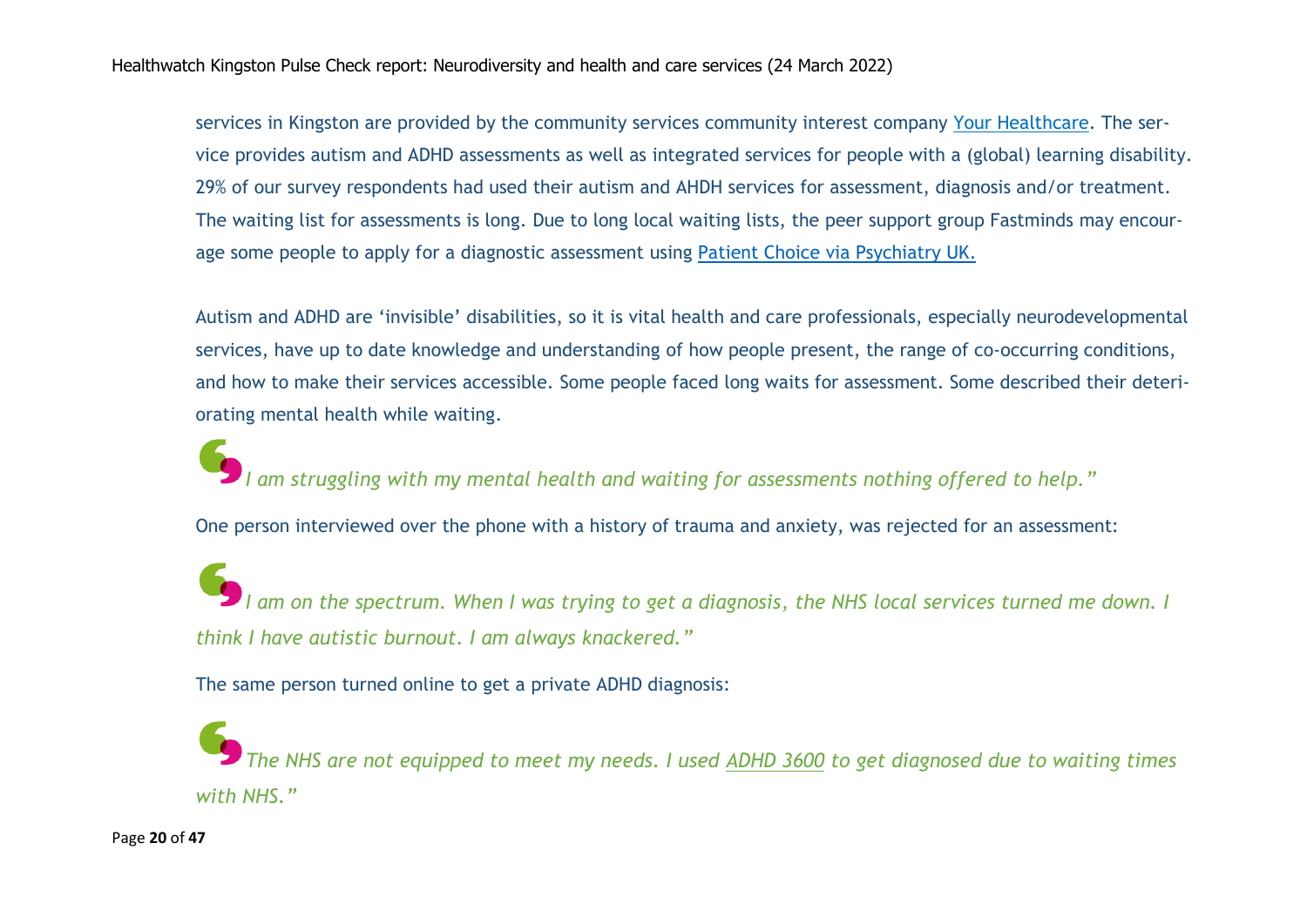During a telephone interview a participant told us they were still waiting for an NHS appointment for assessment They contacted Your Healthcare in February 2020, a letter was sent in June 2020, and they had heard nothing since.

Several people felt compelled to pay for a private diagnosis because of assessment waiting times while at least one found assessment cursory:

*I have dyspraxia, ADHD, and Asperger traits diagnoses. I had a 10-minute chat with a psychiatrist [who] said Asperger traits. Diagnosed with dyspraxia privately. Diagnosed with ADHD privately."*

Long waiting times for assessment were a common theme:

*No-one to talk to about getting an Autism assessment quicker - long waiting lists."*

And:

*I am struggling with my mental health and waiting for assessments nothing offered to help."* Long waits for therapy were experienced too.

*I understand Covid must have made it more difficult for Neurodevelopmental services to get to their patients quickly, but the wait was ridiculously long."*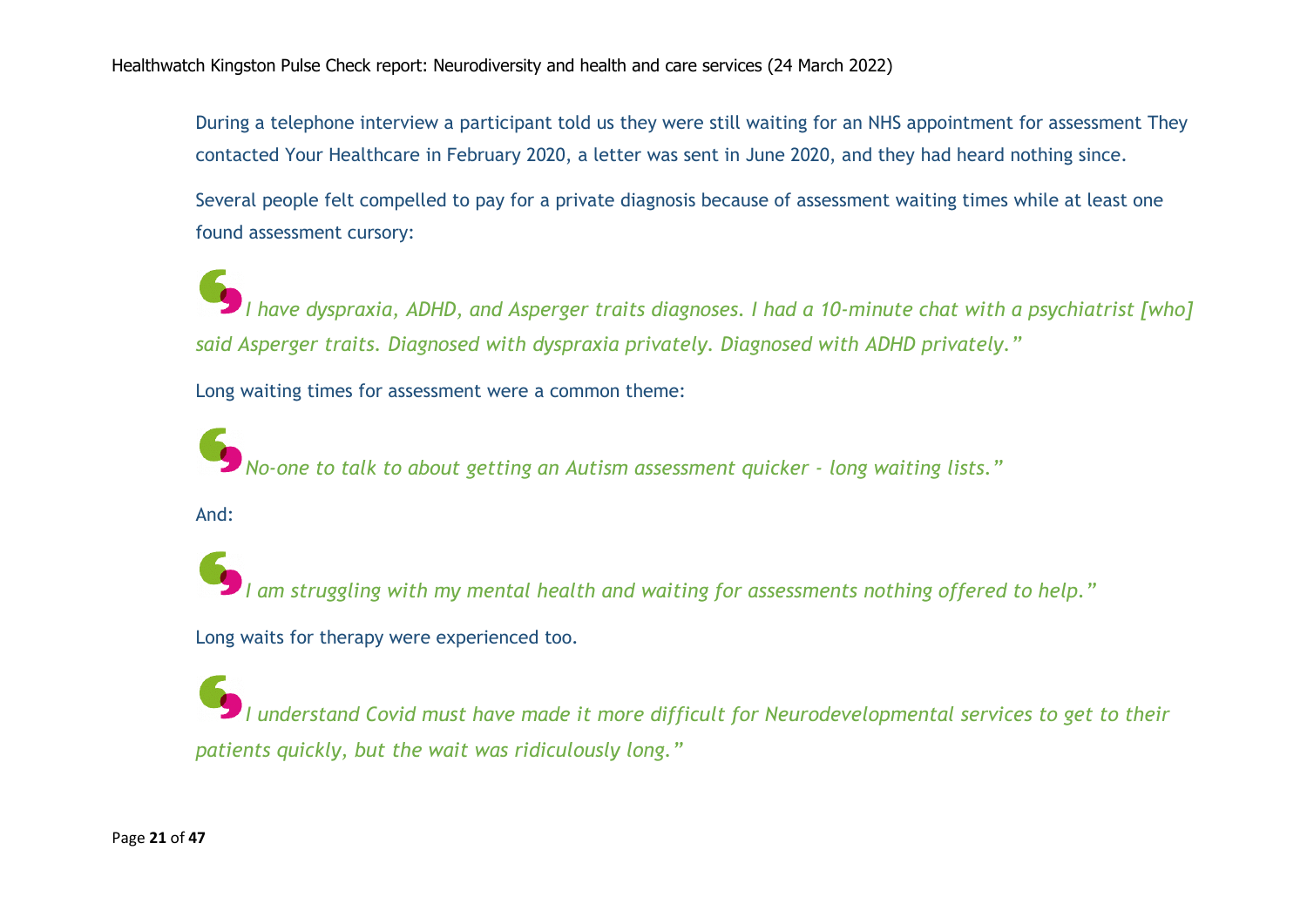**D. AFTERCARE** 29% of respondents were satisfied or very satisfied with the aftercare they received however a fifth said they needed aftercare but were not offered any. This suggests not all the adults who need support after diagnosis are receiving it, while others say they are not even getting regular medication reviews**.** Others were frustrated at the piecemeal approach to diagnoses in the neurodevelopmental service. As one respondent put it:

*Left after diagnosis with no support, only follow up once a year for medication. No one to talk to about getting an autism assessment quicker or the long waiting lists."*

#### Another said:

*The waiting list for the Autism assessment was extremely long. Over a year. The assessment was thorough, but there was no aftercare. I had one session afterwards and was meant to have another with my Mum but that has not happened."*

Others couldn't access reviews because they found appointment systems inaccessible. One said:

*I find it difficult to get appointments as my meds have sedatives in them so I wake too late to make GP appointments and upon trying to do it at reception wouldn't work on the system. So, a year and half down with no mental health review."*

**E. MENTAL HEALTH** Many respondents reported experiencing mental distress. Some people faced long waits for formal diagnostic assessments or therapies. Others felt abandoned or alone after diagnoses because of a lack of post diagnostic support. They interacted with different mental health services in different ways: referral for assessment and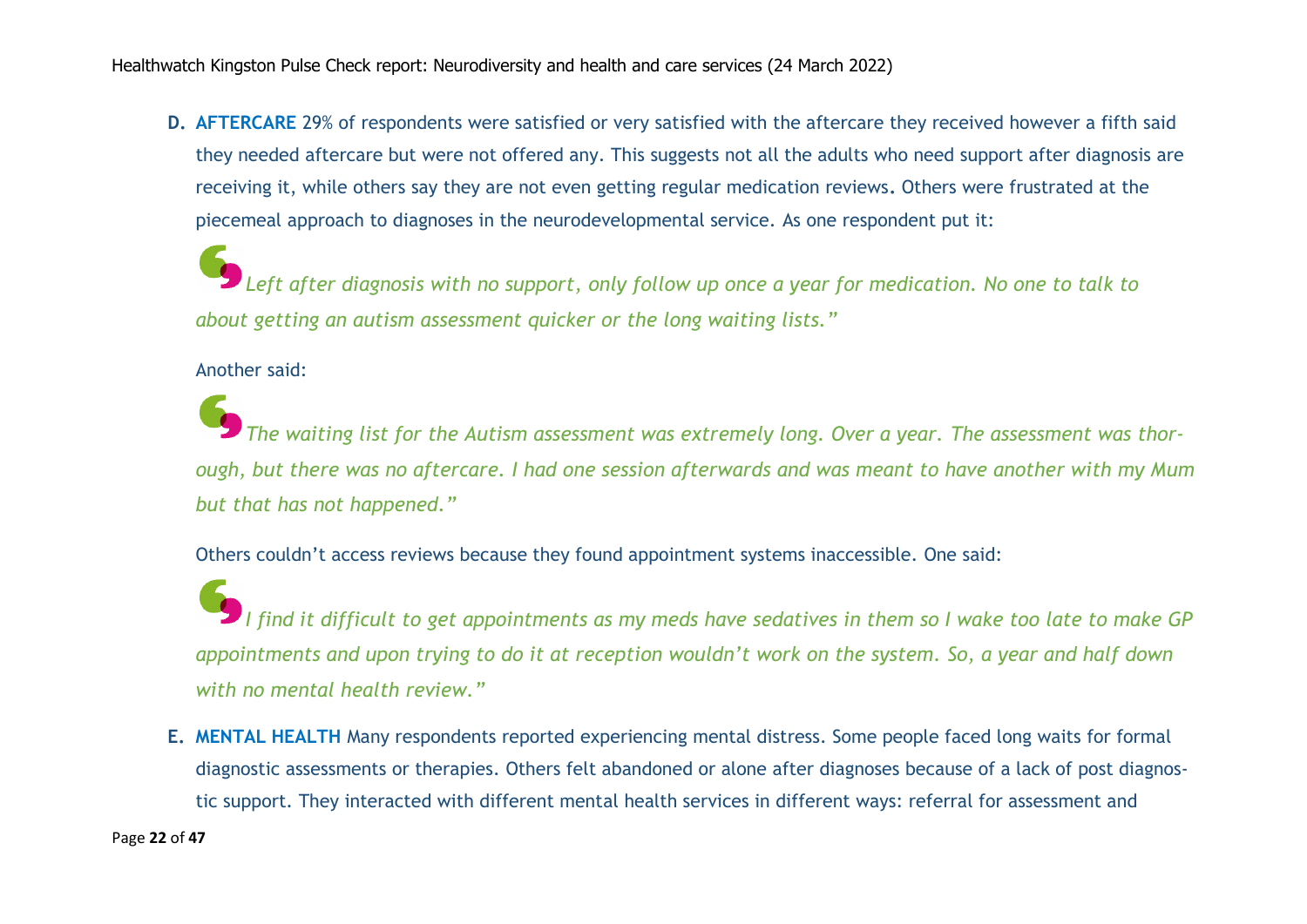diagnosis; post diagnosis medication; help with anxiety and depression (Kingston iCope); and longer-term involvement with secondary mental health services like the community mental health team. During the phone interviews, people often referred to services nonspecifically as 'they' or 'them', including mental health services. People were often unclear which service they were using. This not only demonstrates the memory and cognitive issues neurodiverse people frequently experience but it also illustrates the confusing and fragmented nature of local services used by this group.

**F. MISSED OPPORTUNITIES, MISDIAGNOSES, TRAUMA** Two respondents had been in contact with various mental health services over the years due to depression, breakdown, or self-harm. They were frustrated that mental health practitioners never suggested they were screened for autism, ADHD or both when they presented with depression, OCD or other mental health conditions.

*…I was on the verge of losing my job 2 years ago at the age of 34, because I was suffering with undiagnosed ADHD and had a meltdown at work. I've been living in the Royal Borough of Kingston upon Thames for over 10 years now and never did my doctor recognise that I had ADHD. They recognised I was suffering with depression and anxiety, which was stemming from my undiagnosed ADHD."*

It is possible some late diagnosed neurodivergent people experience mental health crisis or Post Traumatic Stress Disorder (PTSD) in adulthood partly due to being rejected, misunderstood, or labelled 'difficult' through their childhood and teens. One young person sectioned as a child and rejected by their family went on to experience sexual abuse in a relationship. Mental health services had diagnosed them with a personality disorder. It took a long time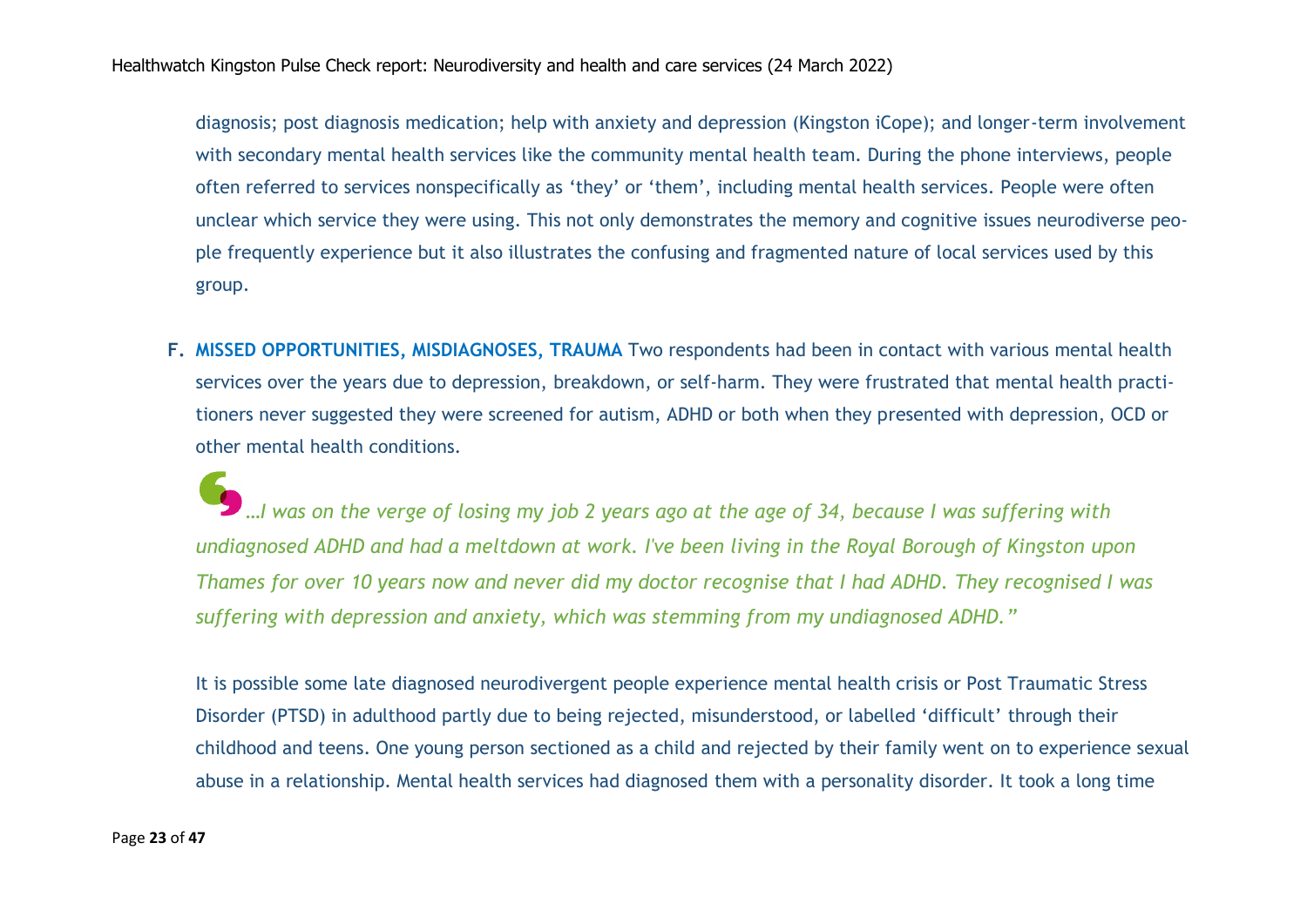before the diagnosis was finally corrected to autism and ADHD. One person thought disjointed and inaccessible mental health and diagnostic services were a contributory factor in neurodiverse people developing mental health problems.

*There is a lack of cohesion or forethought, and a lot of people are probably really struggling with their mental health because they think they are broken when they are neurodiverse."*

Another found it strange that practitioners diagnosing ADHD did not feel the need to screen for autism at the same time and vice versa.

*I do find it odd that one service is not connected to the other. Should practitioners not know more about other conditions in case they spot something more and then refer the patient to that service? For example, see the ADHD service and then they may pick up autism and have you already in the system without you having to refer yourself and to have things more streamlined. Or maybe have it in one go assessment after another since its highly possible those with ADHD have autism."*

**G. NEURODIVERGENT PARENTS/CARERS** Autistic/neurodivergent carers of children with similar conditions told us they face a double burden of stress and anxiety managing their own and their children's conditions. Both autism and ADHD often runs in families (genetic or heritable), so it seems logical that diagnoses should be more straightforward for people when family members or relatives have diagnoses.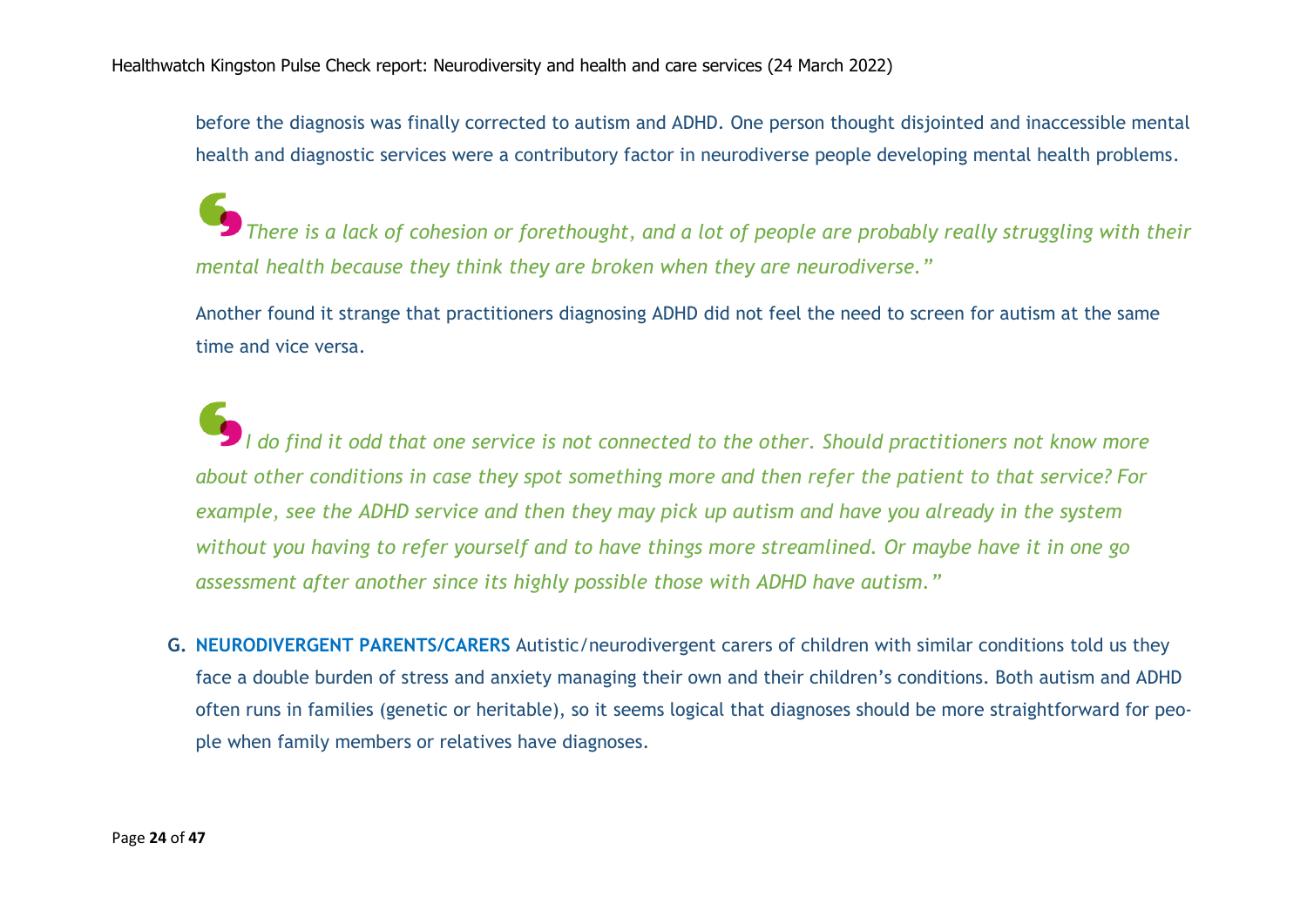**H. CHILD AND ADOLESCENT MENTAL HEALTH SERVICES (CAMHS)** A mother described CAMHS losing the emergency referral from Kingston Hospital after her child's attempted suicide. She said Kingston Hospital also failed to carry out a promised full mental health assessment on her daughter. However, the parent was happy with another CAMHS professional who conducted assessments of three sessions to help them with difficulties at school *'which was really good'.*

High quality, responsive CAMHS and neurodevelopmental services for children with better screening would ensure more neurodivergent people enter adulthood and transition into adult health and/or care services with the support they need and better understanding of their strengths and difficulties. It is also likely to reduce the trauma from being misunderstood by family and friends and schools or mislabeled by services.

*I've been through counselling and mindfulness through mental health services, starting 13 years ago, I was referred for ASD assessment four years ago and I have just recently been diagnosed with ADHD. However, there seems to be no neurodiversity screening in place when you are first referred for mental health support."*

*I was diagnosed 3 years ago with ADHD after being passed around mental health services. I am on the waiting list for an autism assessment and told the waiting list is very long, ...I have no support and wouldn't know where to access it, just been left alone to cope. I also have to try and support my 30-year son who has ADHD and autism, which led me to a breakdown 1 year ago, ...having to be taken to hospital, give up work and still waiting for trauma therapy at the Maudsley 2 years on. I feel abandoned and very alone."*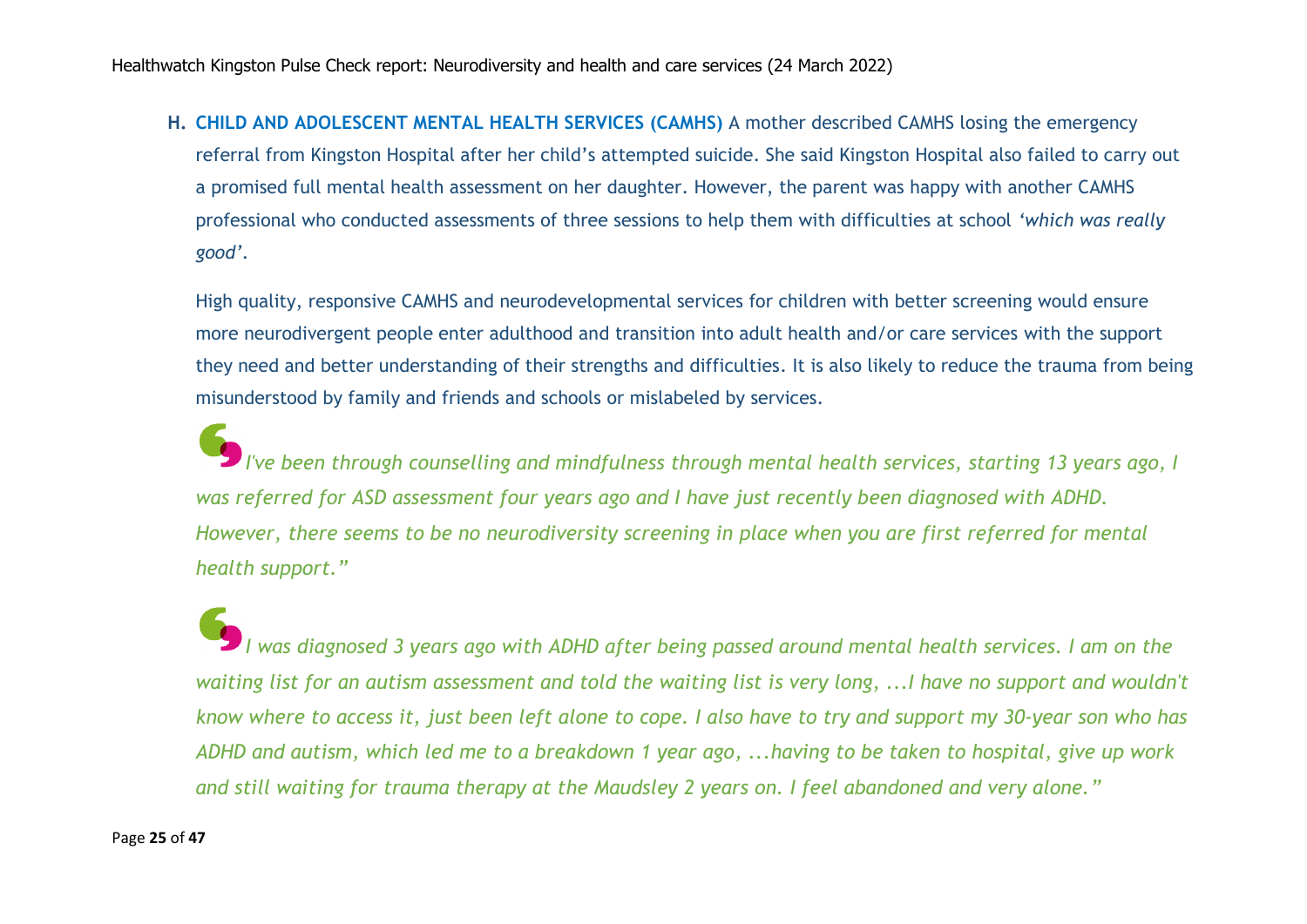**I. COMMUNITY MENTAL HEALTH TEAM** A 20-year-old with a history of abuse and involvement with mental health services since childhood felt the Community Mental Health Team, provided by South West London and St George's Mental Health Trust, had 'discriminated' against her autism by discontinuing their support and discharging her in 2020.

*I was overdue a review. I asked for a review with a link worker. I told the GP I was getting nowhere with support. The social worker and psychiatric professionals arranged a meeting without a person to support me. The Link worker sent a text saying your meeting was arranged. I turned up and there were too many people in the room. I felt overwhelmed and they ignored my requests. It felt like a blaming game. The social worker and GP did not agree with each other."*

The respondent felt they were offered the wrong type of mental health support.

*I needed support for PTSD [Post Traumatic Stress Disorder] and EUPD [Emotionally Unstable Personality Disorder]."*

**J. KINGSTON iCOPE and TALKING THERAPIES** Four survey respondents specifically commented on iCope, Kingston IAPT/talking therapies service. Comments made by respondents were clearly negative. All suggested the service was too insubstantial to meet their mental health needs and inaccessible as they were quickly removed from the service if they missed an appointment. This is what people said: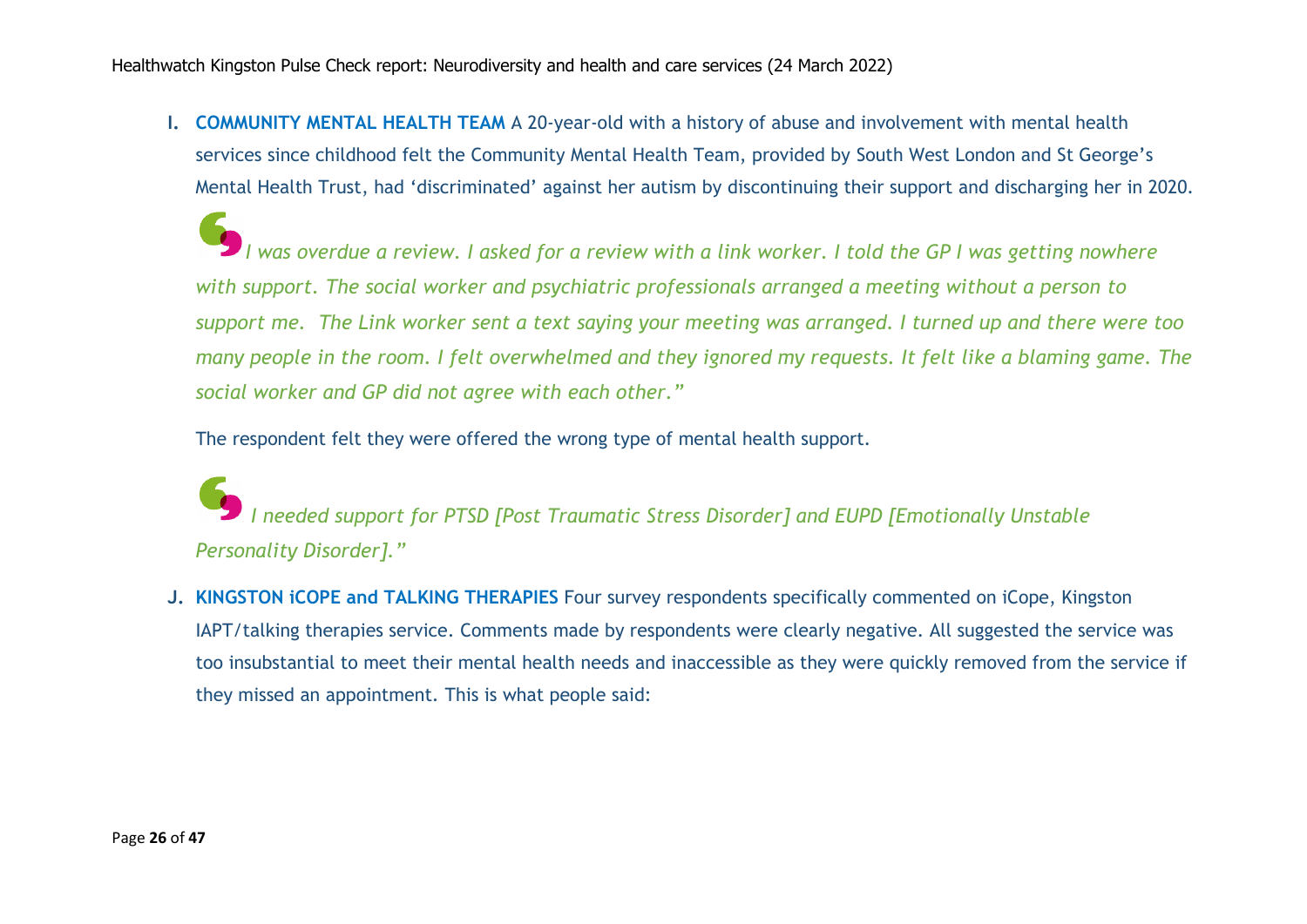*I…was given group therapy. I didn't get anything from it. I forgot to go to an appointment and was discharged the same day, they did not send a reminder. I was made not to feel like a person just a number. The iCope service is poor. They gave me a handbook to try and help but I need proper support."*

*I feel very let down by iCope and am seeking support to make a complaint about the way I have been treated, including being called repeatedly to be offered an appointment with the wrong type of therapist, not having my notes updated for over 6 months despite being informed that they had been."*

*iCope waiting times are also very long and then you don't really get many sessions either. They mainly focus on CBT which does not work for me. I can't get into the deeper issues I have because there is such a limited amount of time."*

*I made a self-referral for talking therapy. They said I have autism." (May 2020) I am pushed from pillar to post - just want to be happy. My case is now being raised high up with South West London and St George's Mental Health Trust."*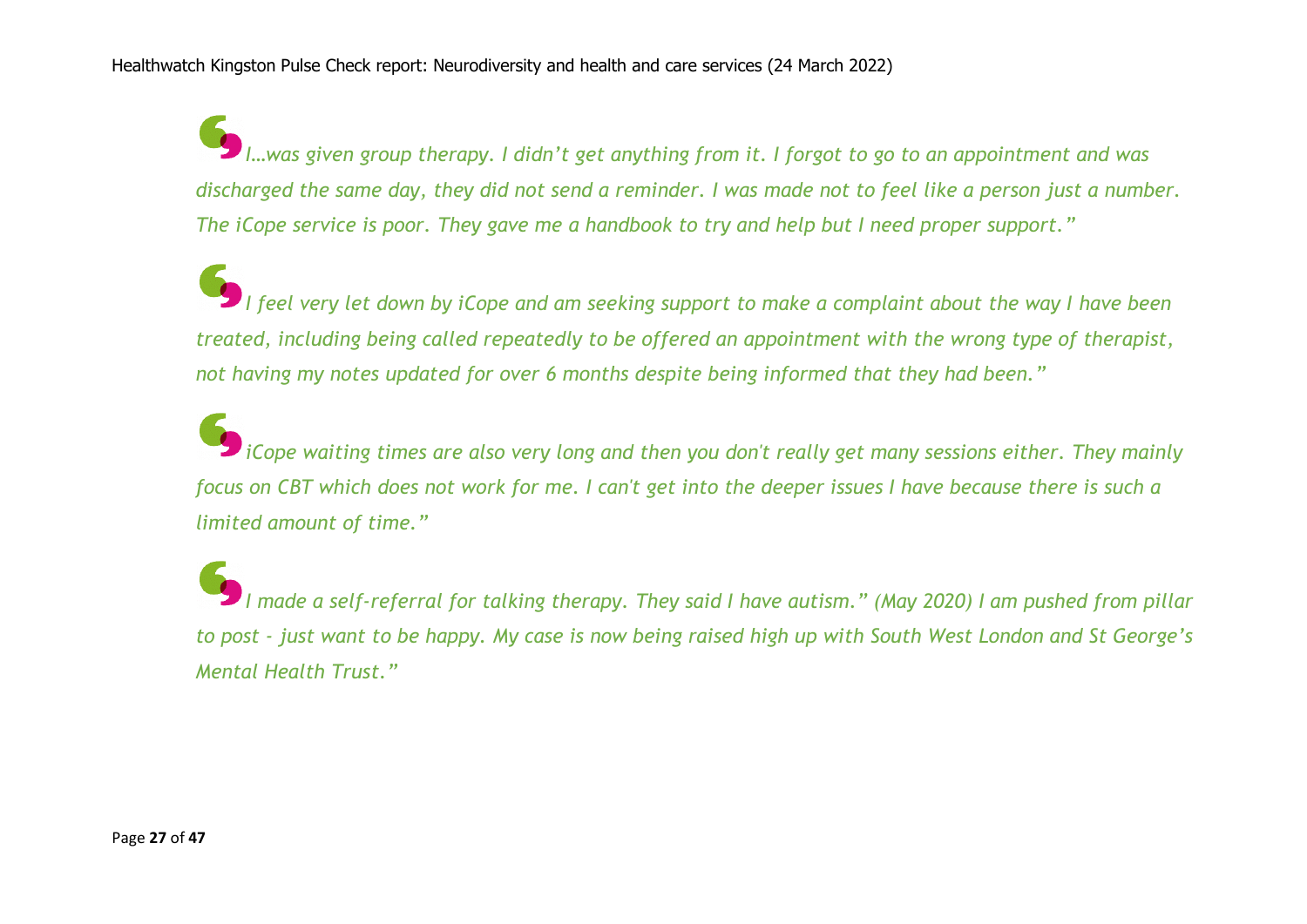Others referred for group therapy found the sessions unhelpful:

*I was given only three sessions of group therapy via Zoom and told to print out a handbook beforehand. I looked through this handbook and then once I was on the Zoom meeting, I found it really basic. None of the group really spoke much. It was mainly just the hosts that were talking and to me, all we did was sit through a talk about the very handbook I was sent. It just seemed a little silly."*

We learned that neurodevelopmental services also discharged another patient after they missed their second appointment:

*For a department meant to be trained in ADHD, I would have thought that it would be understood that we're not great at keeping appointments and we are forgetful. I forgot to attend my second meeting and within hours of realizing I forgot, I was already sent an email from Neurodevelopmental services, telling me they had discharged me because I didn't attend the second session!"*

The patient said they were left angry and confused about why the service had discharged them so quickly.

*I lost all faith in the support of neurodevelopmental services. It seems it's more about ticking off boxes, rather than actually making the patients feel understood and supported."*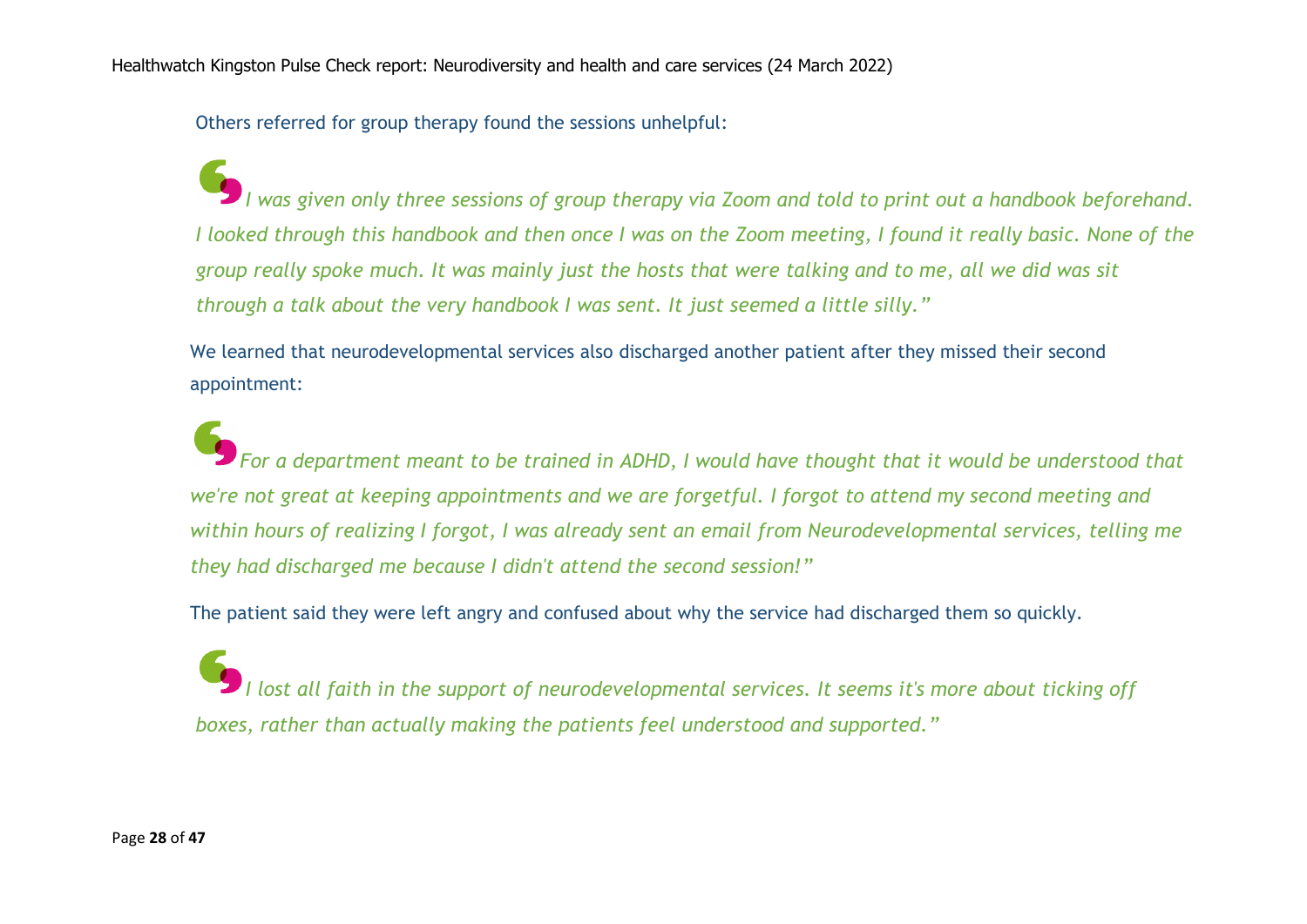A different patient, who had a good experience of diagnoses and support with medication, noted the lack of therapeutic support through the iCope Kingston service:

**Good service with regards to assessment, diagnosis, titration and annual reviews. But medication only** *Good service with regards to assessment***, diagnosis, titration and annual reviews. But medication only** *helps so much in my experience. Would have been great if there were also services in the form of talking therapies, CBT, coaching etc."*

**K.** FASTMINDS (PEER SUPPORT) [Fastminds](https://adhdkingston.org.uk/) is a not for profit, user-led organisation that offers advice, information, peer support, peer advocacy and signposting to people with ADHD and co-occurring conditions in Kingston. It survives on charitable donations and is currently not commissioned by or in receipt of grants from RBK nor SWL CCG. The group is led by two volunteers and demand for their support and advocacy is growing.

A total of 23 respondents mentioned Fastminds. The comments were all positive, typically praising the peer support service for being helpful, supportive, knowledgeable, compassionate, responsive, and caring. Some credited the organisation with giving them the confidence to ask services for the help they needed. Others liked the way the group had helped them as a newly diagnosed person.

The Fastminds website was described by one person as*, 'easy to find'* and *'they got back to me really quickly.'*

Others sought a diagnosis only after contact with the group. Comments typically included superlatives like *'amazing' 'brilliant'* and *'fantastic,' 'lovely'* and *'great'*.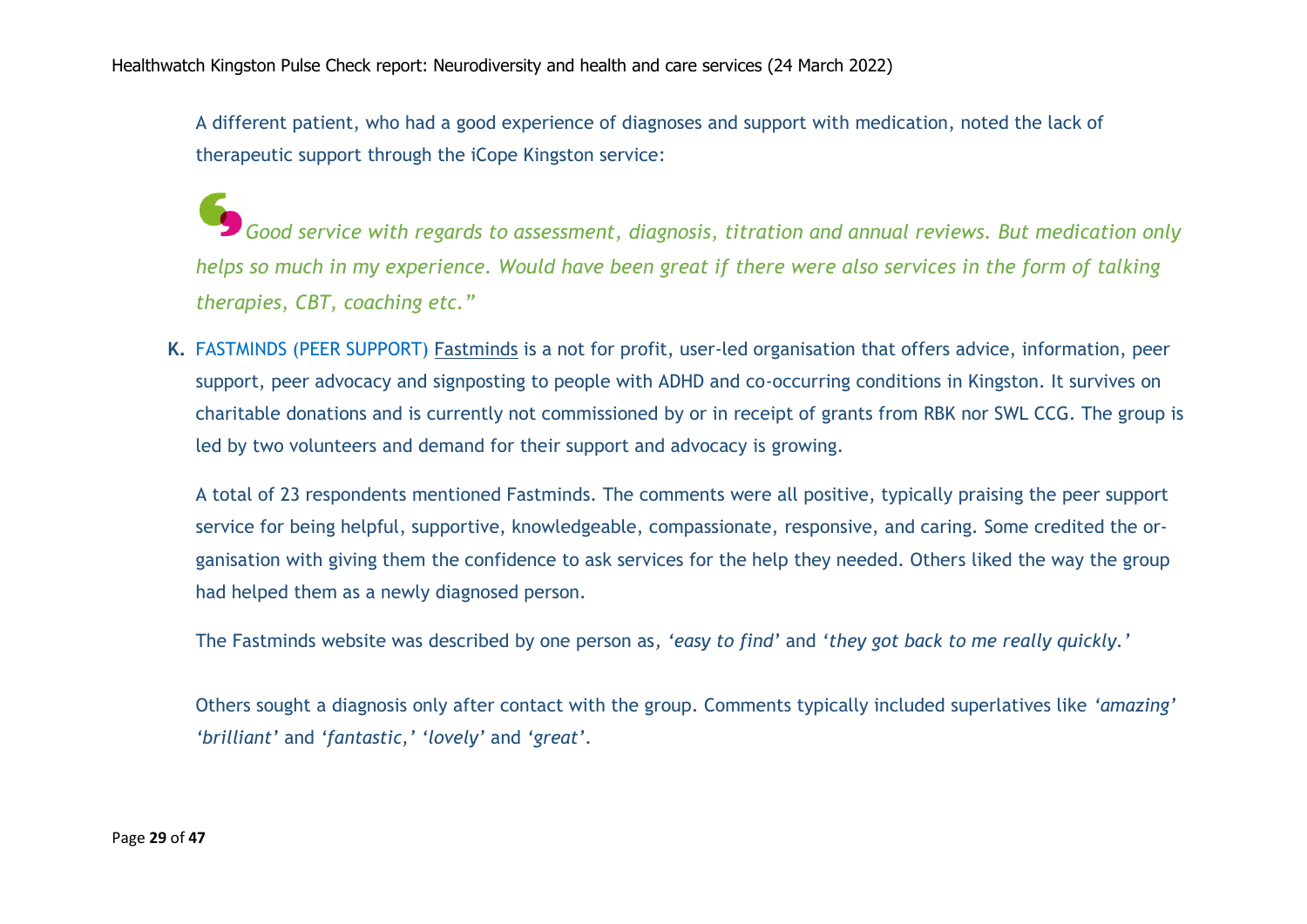Respondents appreciated the range of help provided by Fastminds including help with referrals, form filling, answering questions about medications, coaching and advice on sleep and other therapies. One person mentioned the *'welcoming'* WhatsApp group started during the Covid-19 lockdown.

Some saw the group as a lifeline a key part of being able to cope:

*It [Fastminds] really kept me going, it kept me fighting"* and, *It [Fastminds] helps with my life."*

For others it was a key staging post on their journey to self-understanding and diagnosis:

*It took a near stranger [the founder of Fastminds] to point out I had ADHD because she had it herself and saw the wheels coming off. It wasn't the doctor that saw my ADHD but a near stranger…who referred me to get an assessment."*

A member of Fastminds described it as a:

*A safe place where we can feel accepted for who we are.*<sup>"</sup> while another stressed, *to be understood and valued as a member of a community."*

Both comments highlight the alienation neurodivergent people can experience and the relief at finding a place they can be themselves.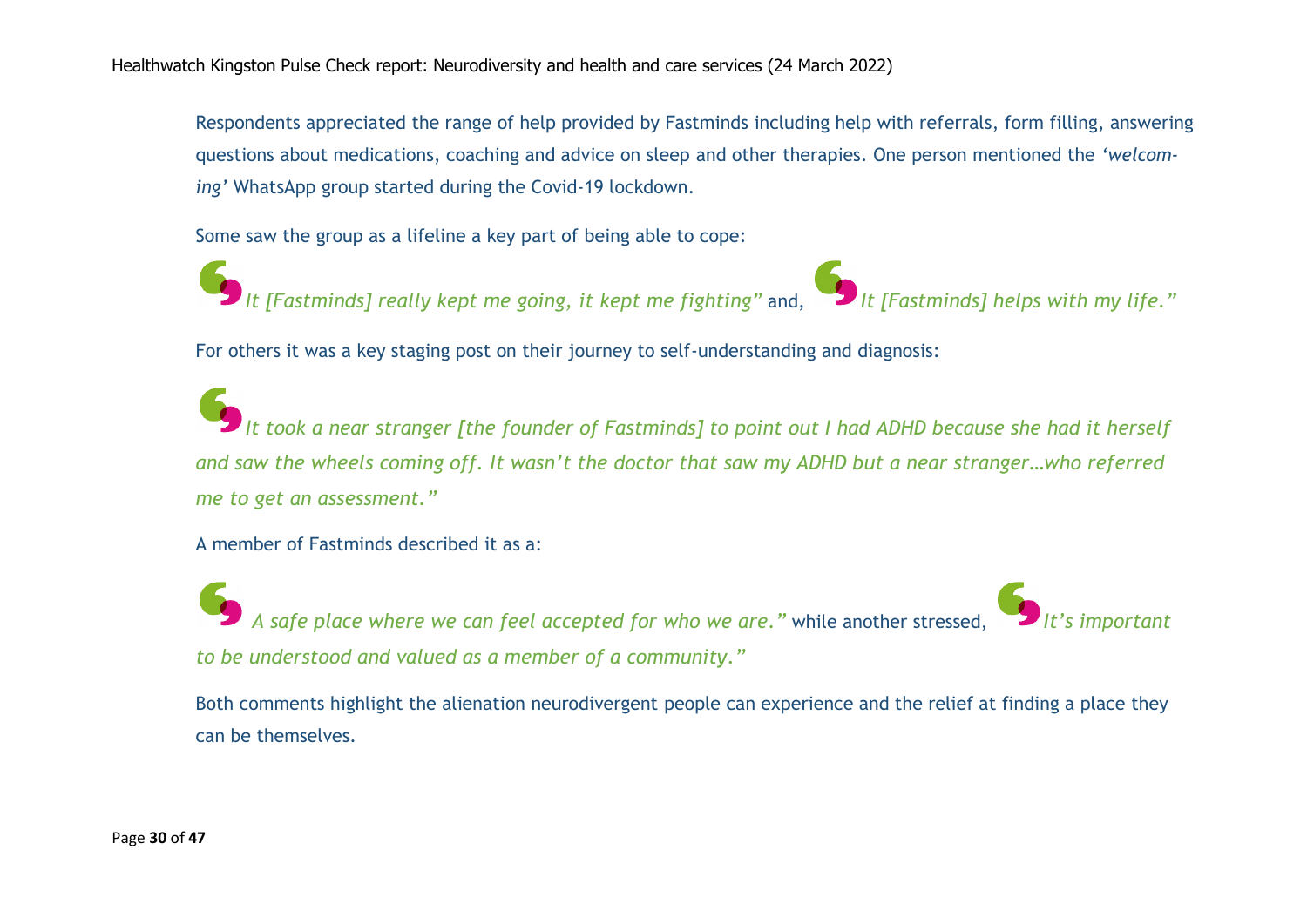One person described Fastminds as: '*filling gaps in service provision'* with support, access to disability information and *'soft advocacy.'* While peer support was *'much needed'* in Kingston, the respondent felt *'peer support groups shouldn't be having to do so much work,'* work that should be done by funded health and care services.

**L. GPs and PRIMARY CARE** General practice is the gatekeeper and coordinator of most care for patients including those who are neurodiverse. Comments from our survey suggest that GPs do not fully understand conditions like ADHD or autism or the range of challenges these patients experience trying to access their services. Comments suggest GPs do not make the reasonable adjustments necessary to ensure their service is accessible to neurodiverse patients. One respondent was unequivocal in their praise for their GP:

*My GP is fantastic. All at the practice are."*

But others shared negative experiences of general practice. One found their GP wanting to help them secure autism and ADHD assessments, but they were confused or unaware of local pathways.

*I needed assessment for Autism and ADHD. My GP was not trained about either and didn't know how or where to refer me for autism…but wanted to help. There's nowhere local for adult autism. I found options like the Maudsley, and she referred me, but we never got an ok from local health commissioners. I also needed ADHD assessment and was referred to the service at Surbiton Hospital."*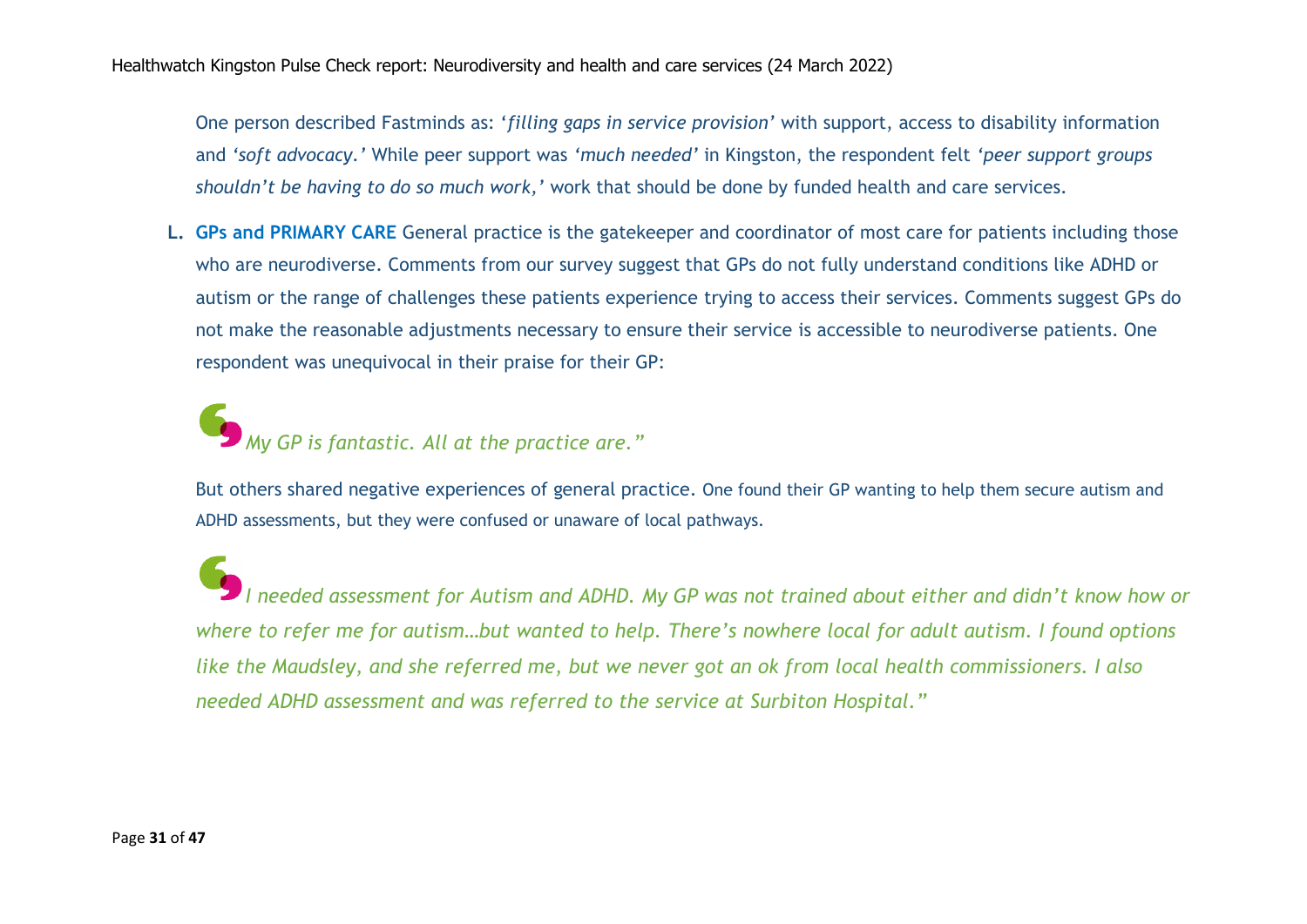Two patients failed to get an appointment because of their GPs' insistence on initial phone consultations.

*[It] took about a month to get a doctor's [GP] appointment. They didn't call me. I get super anxious and seeing as they only do calls at the moment. I had to bear the panic attack. I feel let down and overwhelmed at doing it all over again. On the app I cannot book a double appointment which is recommended by my GP and in reasonable adjustments which is not well known about. I am unable to be independent because I don't use the phone."*

*Contacting GP is hard, I have an app to make an appointment, but I can't book a double appointment, a reasonable adjustment. Phone calls cause me to have panic attacks, so this is a barrier to getting health care. With multiple health problems, it is a minefield. I could do with a care-coordinator that works across all health, primary and secondary services. Someone who knows the systems. When things are too complicated, I shut down and don't function."*

The common process of GPs asking patients to call the surgery on the phone early in the morning to make an appointment was also noted as a barrier (see page 23 of this report).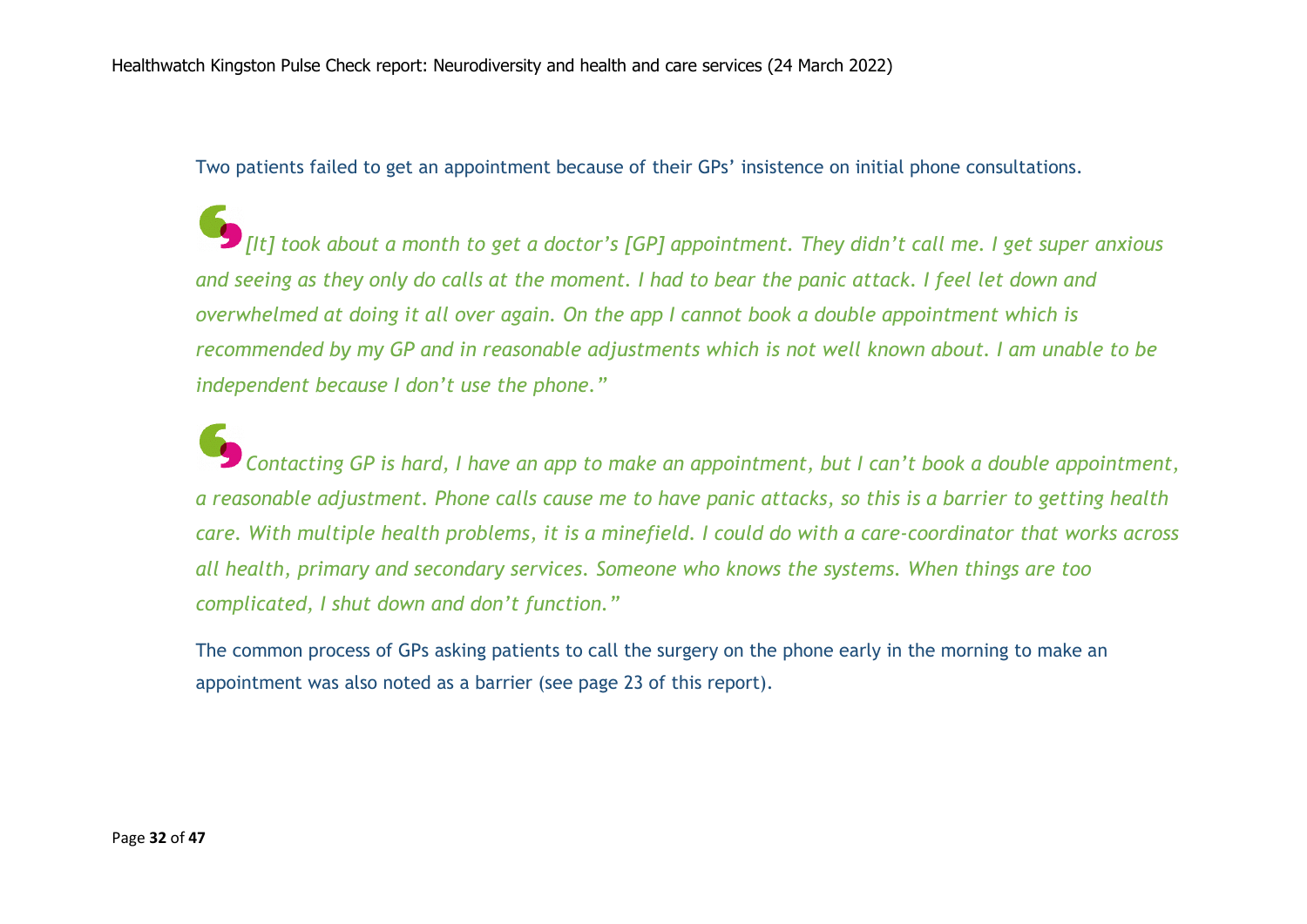Another patient, a parent with ADHD who has children with ADHD, described the challenge of having to use the practice phone menu system:

*I do not have the executive functioning ability to register my and my children's results by phone. There are too many menu options before you get to the place you can register the test and I lose focus before I get to the end and press the wrong buttons and have to start again."*

Lack of understanding and failure to make suitable reasonable adjustments was another theme:

*GPs at [practice names provided] are not responding to requests to make disability accommodations. They are impatient during consultations with people who need to take longer to explain themselves. They make judgements based on stereotypical views of people with neurodiverse conditions, namely that their problems are mainly related to psychological difficulties in the first instance."*

Lack of awareness among GPs and other doctors can delay a diagnosis, prolong someone's mental distress, and therefore stall the process of people beginning to understand their strengths, needs and difficulties. Sympathetic support at this early stage can reduce the risk of unemployment and even suicide.

*These conditions are so misunderstood by the world at large. Not even GPs nor psychologists seem able to spot the signs…a lot of people are probably really struggling with their mental health because they think they are broken when they are neurodiverse."* Another said*:*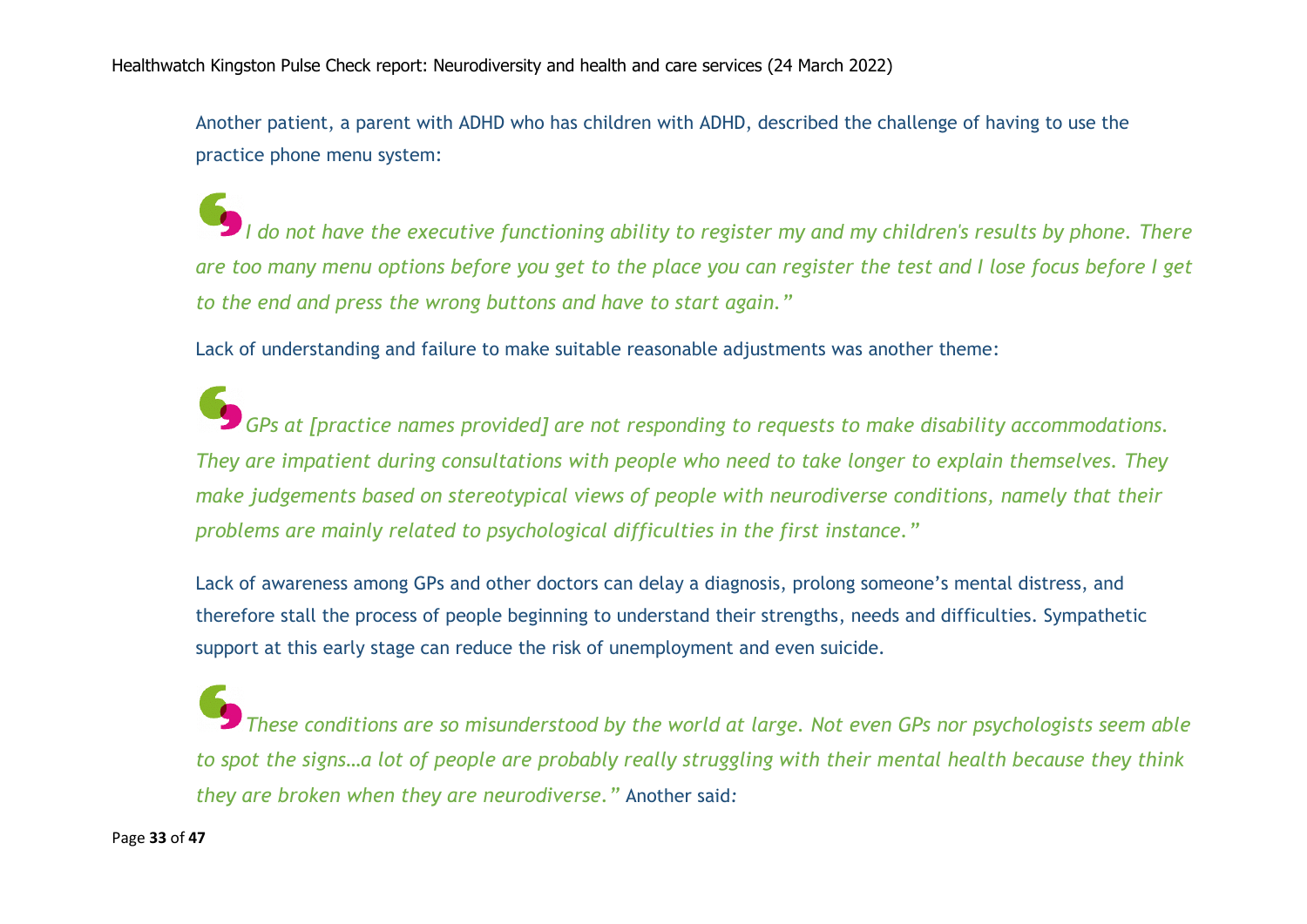*Very hard to have ADHD detected. It was detected because I had to push the GP."*

Others highlighted process failures and lack of responsiveness to complaints.

**M. IMPACT of INACCESSIBLE or DISORGANISED GENERAL PRACTICE on NEURODIVERSE PATIENTS** While process/ system failures can create a poor experience for all patients, they can be especially distressing for patients with mental health problems and can compound those problems:

*The GP surgery keeps under prescribing my bipolar meds. After putting a repeat prescription for 200mg and 25mg to make up a daily 250mg they have failed to pass on to the pharmacy to give correct dosage. This has happened more than 5/6 times with a monthly repeat of me chasing the correct dosage. Several times I've been left 2 to 3 days without my full dosage which is disruptive and can trigger an episode. I've put in a complaint over 3 weeks ago and complained every time and they are dismissive saying always ring and chase it ASAP. It really isn't my responsibility to make sure their systems and processes work when I email a repeat prescription a week before I need the meds!"*

Another autistic respondent described their medical centre as *'chaotic.'* They were particularly upset when the practice failed to advise them in advance that their GP, the one they were due to see, was unwell. Predictability can be very important for autistic patients it is vital they are told of, and have time to process, any changes in advance.

*They could have handled that better."*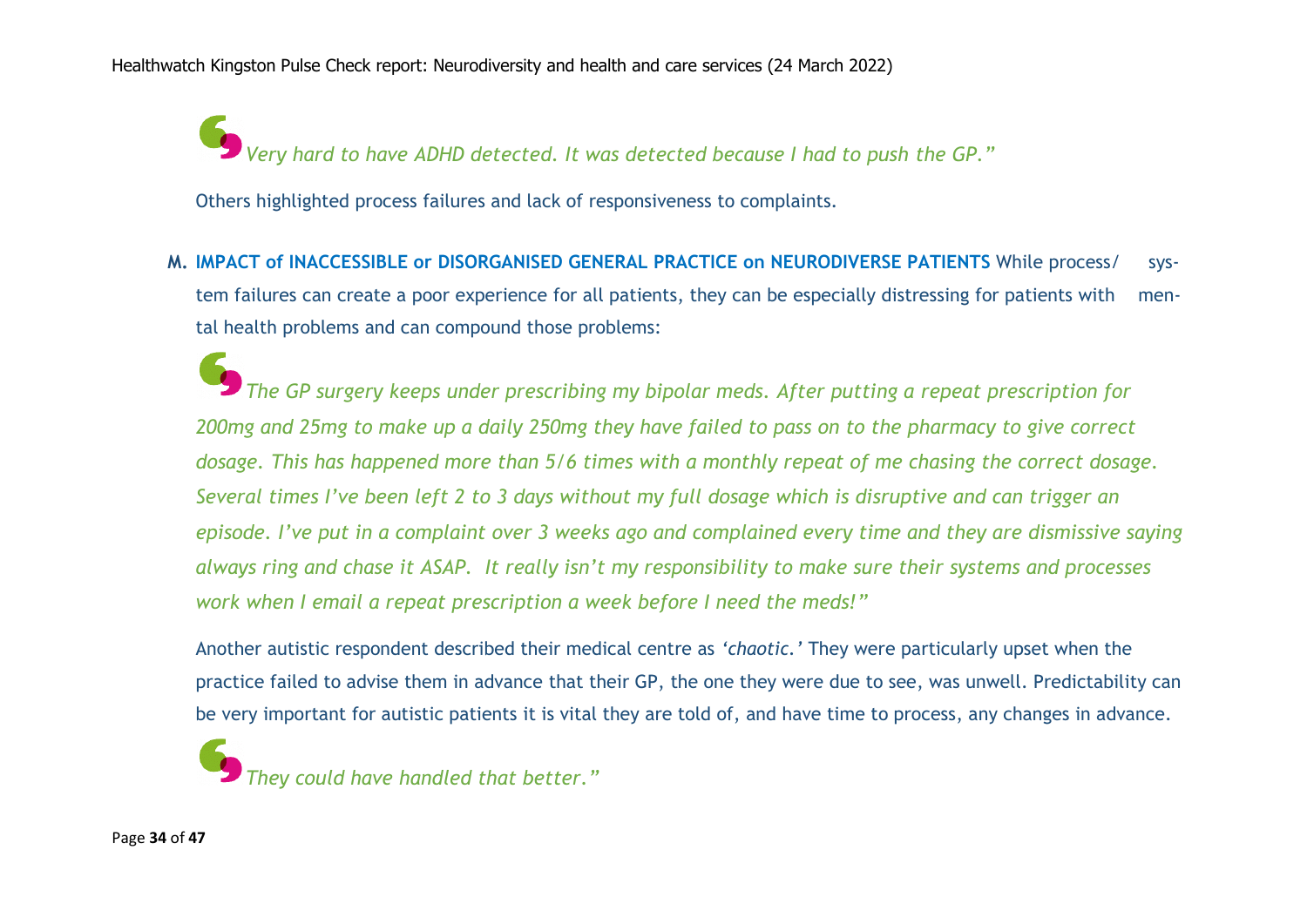Another autistic patient diagnosed with ADHD, and PTSD with a history of domestic sexual abuse and suicide attempts from childhood, described the difficulty of finding a GP to accept them on their register when they moved to a hostel in Kingston to flee their abuser.

**N. REPEAT PRESCRIPTIONS, MEDICATION REVIEWS and PHARMACIES** One respondent encountered repeated problems collecting medication from the pharmacist due to scripts not being ready or incomplete. They were also unhappy about the brand of medication changing.

A visually impaired neurodiverse single parent of a neurodiverse daughter described significant problems and confusion trying to order their respective repeat prescriptions for ADHD medication from the GP surgery. Issues have left them both without medication, *'on a number of occasions.'* This is distressing for both, as her daughter cannot sleep without the medication. The problem was compounded by the practice not telling her the prescriptions had been rejected.

*I get so stressed about ordering the meds now, I have to get my support worker to do it…I can't use the NHS app. I email my prescription to the surgery for ADHD controlled meds. On other occasions the prescriptions from the surgery have been rejected as I ordered too early…I always send two emails, so they don't get confused. The practice said they had only got one. They said on the records I'd not had these meds since 2019. This was wrong. The doctors are lovely…but as a neurodiverse person with autism and a visual impairment, the processes is terrible."*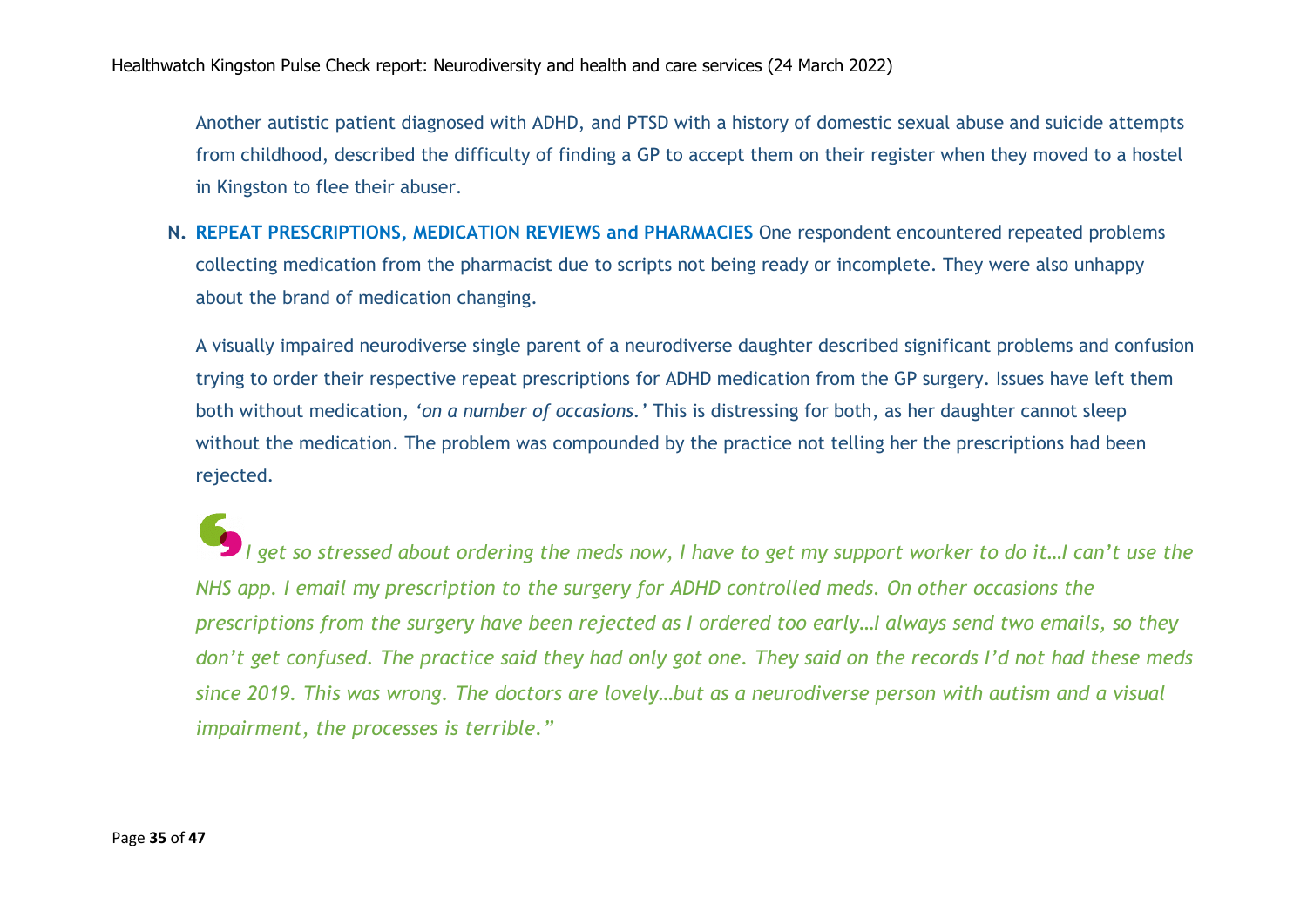She also found the annual medication review forms *'confusing, visually stressful and inaccessible.'* Others wanted more frequent medication reviews. A respondent still waiting for an autism assessment said:

*My Dr does not understand ADHD and I'm taking Sertraline for my mental health as well as 2 ADHD medications which do not work great with me, I only have a review 1 time a year when I should be checked for weight, blood pressure etc every few months."*

**O. ADULT SOCIAL CARE SERVICES** Only one respondent with complex mental health needs and history of domestic abuse mentioned social care services. Her comments were negative. This may be because the threshold for access to statutory social care services is high. A refuge worker had arranged a MARAC (multi-agency risk assessment conference) meeting for her and re-referred her for a social care assessment:

*Because of my current health issues…and my mental health in general because everything is becoming increasingly overwhelming and increasingly difficult to cope…"*

She also reported delays in her integrated care assessment:

*The new social worker had to start over and have a new advocate from Kingston Advocacy Group. Kingston council say they are not responsible for me, due to me sofa surfing outside of Kingston, they have now delayed the appointment. I was getting one session a week from a decluttering service - but sadly it's*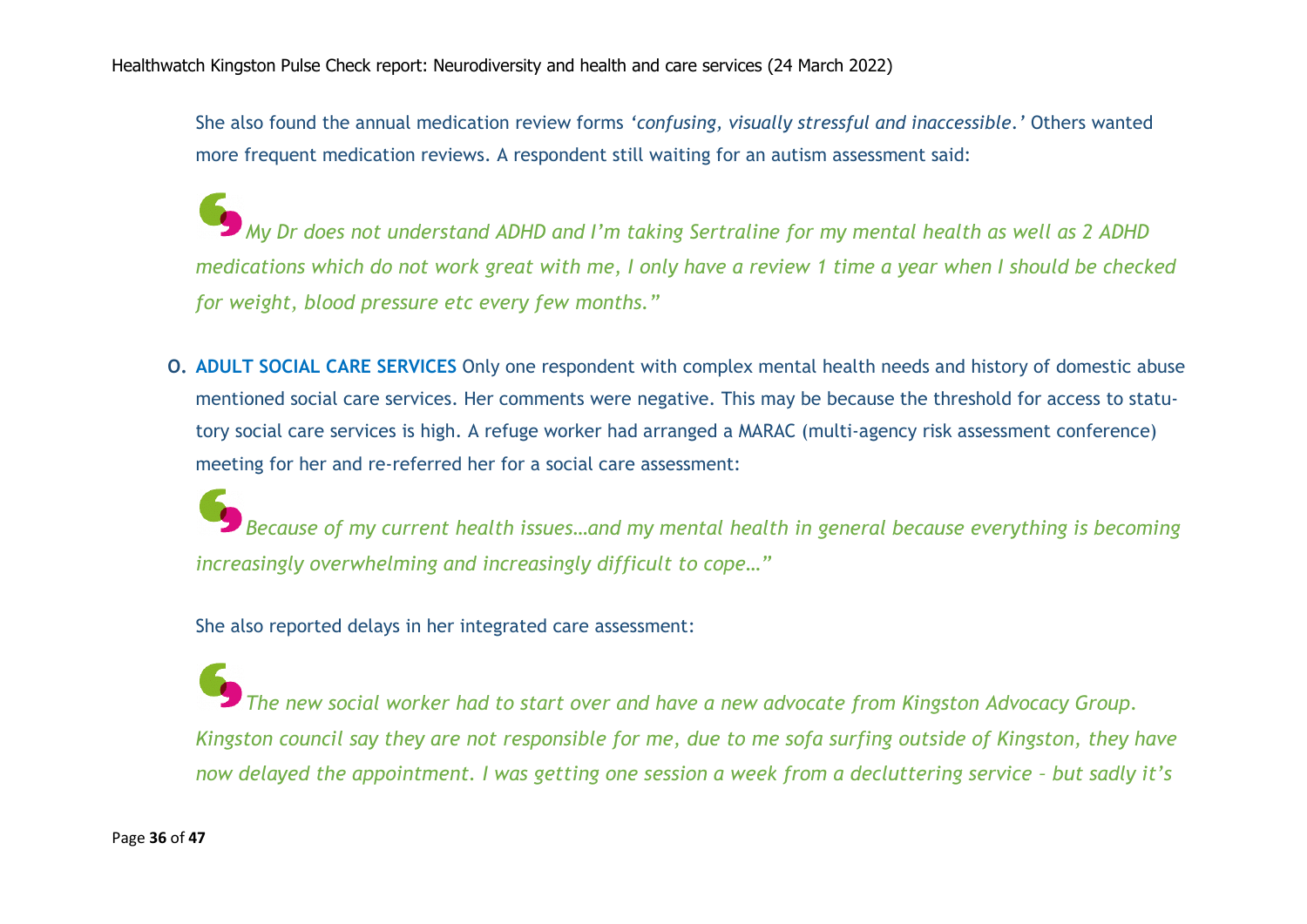*not complete yet. Social services are closing my case without welfare checks. Several organisations have raised safeguarding alerts."*

**P. ADVOCACY** Eight people in the survey had used advocacy services though it is unclear whether this was statutory advocacy or peer and community-based help to complain or communicate with services. One person eligible for mental health advocacy could not secure advocacy for their complaint about the Community Mental Health Team discharging them during the pandemic and failing to liaise properly with the GP over medication. Another felt general advocacy in Kingston was limited to people with 'higher support needs.' Another praised Fastminds 'soft advocacy.'

*It's difficult to get support to engage with social or council services if there is a problem. Citizens Advice Kingston offer good support but people with neurodiverse conditions often need help to access their services becausse of difficulties focusing on the details of complaints/problems, managing complex written information and feeling confident to engage with strangers."*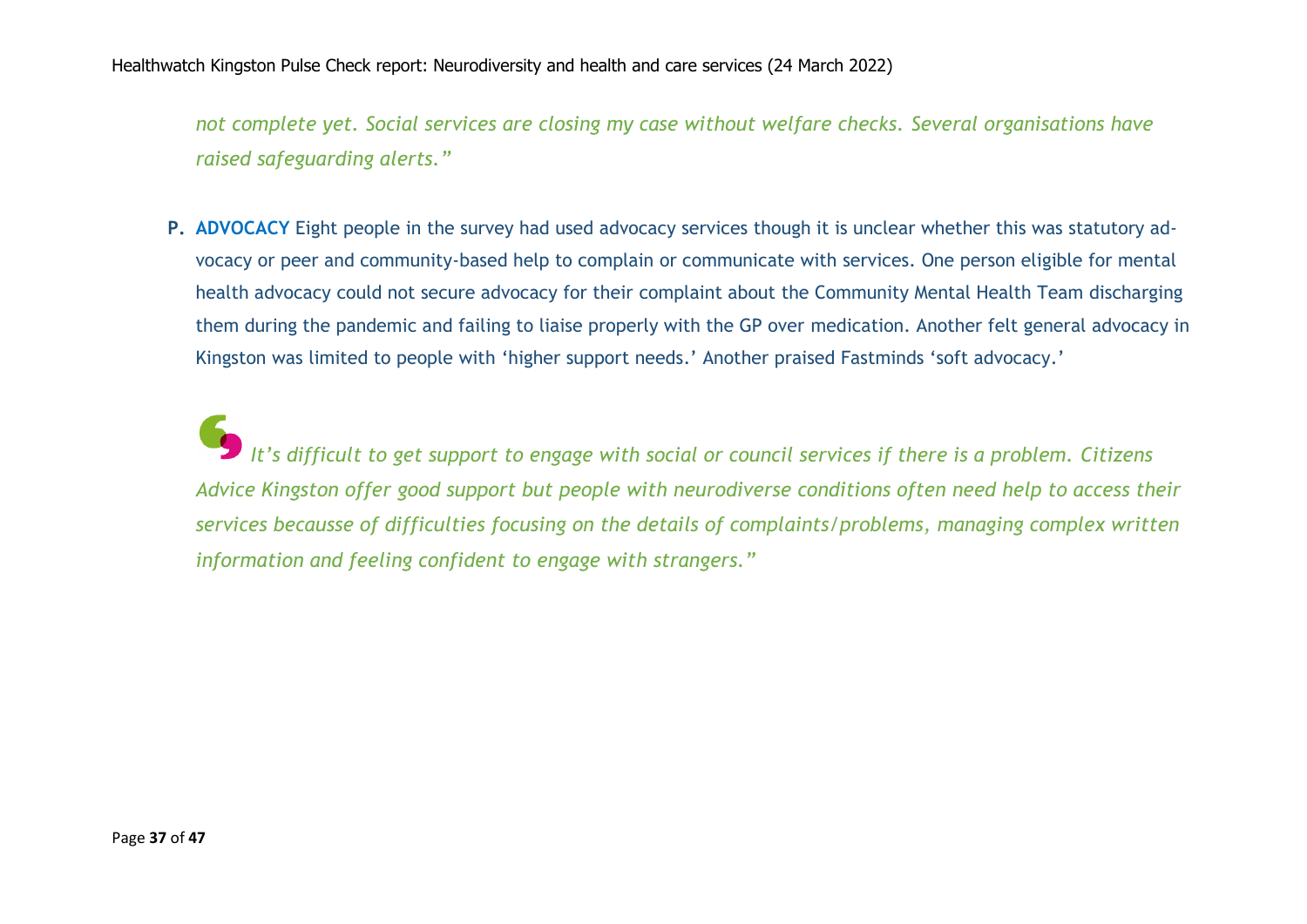# **8. Recommendations with commissioners' response**

Healthwatch Kingston invited a formal response from the South West Kingston Clinical Commissioning Group. The following commissioners contributed to this feedback:

- **Nigel Evason, Head of Mental Health, Learning Disabilities and Children & Young People for Kingston, SWL Clinical Commissioning Group**
- **Rachel Rowen, Transformation Lead for Kingston, SWL Clinical Commissioning Group**
- **Rachel Oostra, Project Lead for Neurodevelopment Pathways, Kingston, SWL Clinical Commissioning Group**

We welcome the report from Healthwatch Kingston which is both informative and very timely. We appreciate that Healthwatch has acknowledged the limitations of the report, however the recommendations are very helpful.

Kingston commissioners in collaboration with stakeholders have agreed to complete a mapping and review of all neurodevelopmental services within the borough. Our aim is to have clear pathways for pre and post diagnostic services (all commissioned services to be working in a seamless and consistent way) with the engagement and support of the wider system and to push for an autism friendly borough with health services supporting this at the centre. A dedicated project manager has been recruited to support the transformation, working across agencies to review the existing pathways for all ages. Through redesigning the pathway and service specifications outlining standards we will develop a consistent health model and develop an offer to support the wider Autism, NDT and intellectual disability strategies and plans for both boroughs.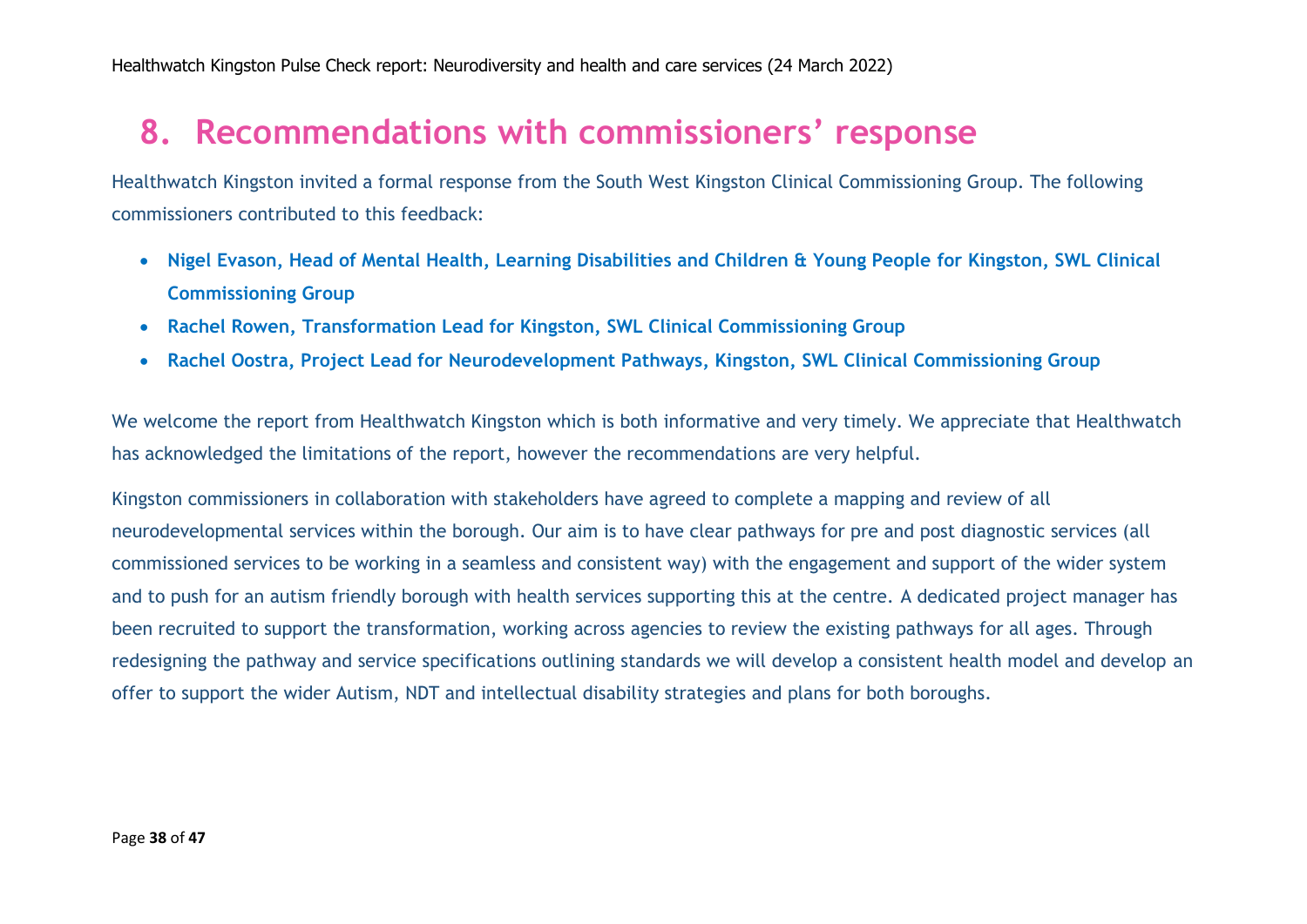#### **Progress to date**

#### **Autism (NDT) Pathway Review**

- We have developed a Kingston and Richmond Autism (NDT)Pathway Project Oversight Group Agreed remit and group membership
- Completed a service mapping to review the pathway for Autism (NDP) for all services across Kingston and Richmond and understand what is working well and what the current challenges are within the system.
- Completed a data mapping to understand the latest activity, demand and capacity to capture increased pressure in the system
- Captured service user and PCF experience of the pathway and liaised with Lead Engagement Manager Kingston and Richmond to understand how we can work with service users in codesigning the pathway.
- Gathered best practice models across the UK to feed back any different ways of working to the group
- Set up workshop with partners to capture short, medium, and long-term goals

#### **Next steps – Priorities for 22/23**

- Continue Autism / NDT Pathway redesign
- Continue PBS model rollout with training
- Develop a model of accredited workforce training to upskill staff within teams to support the diagnostic pathway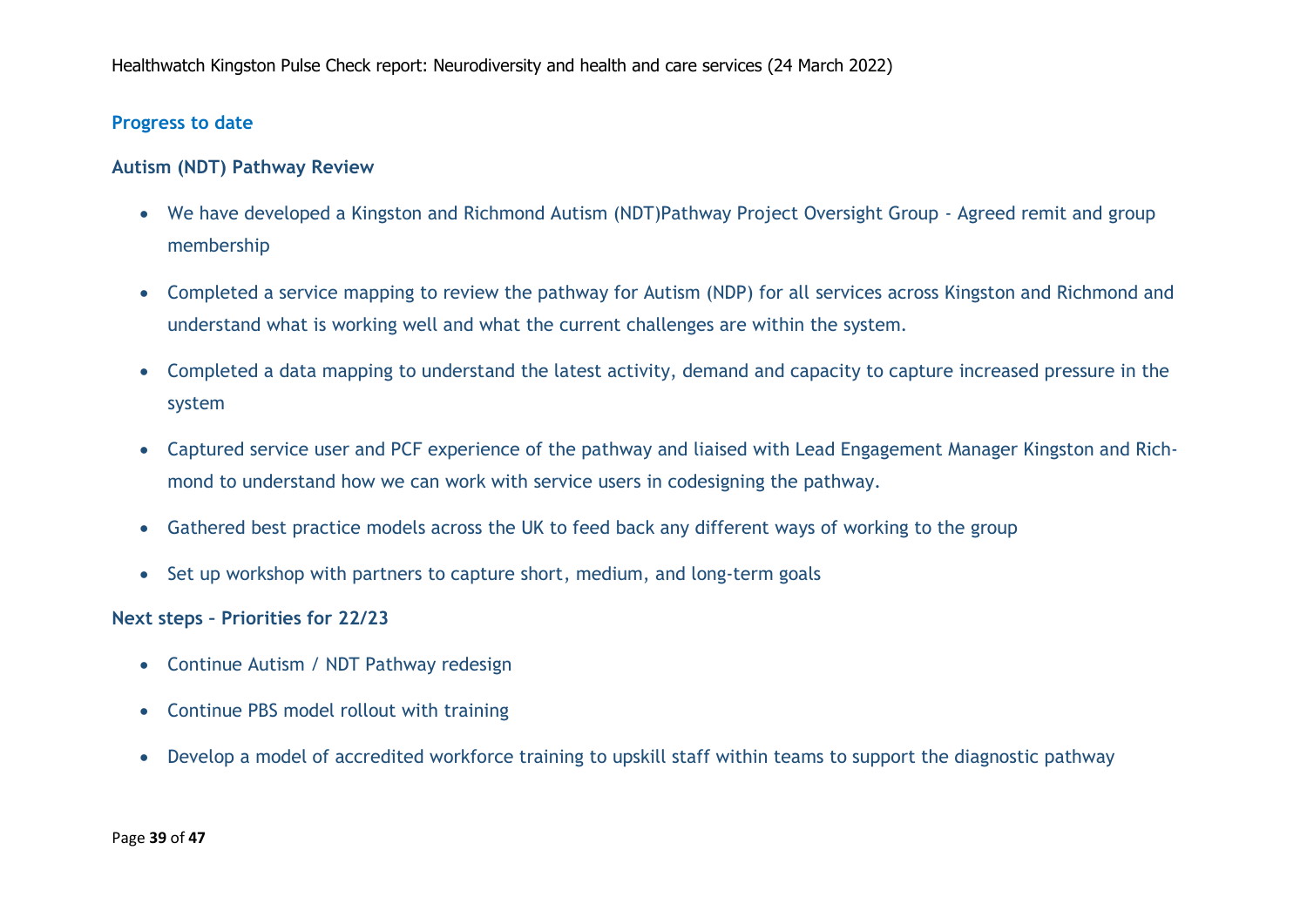- Community Support- increase provision of psychology within LD Autism local services (CAMHS tier 2)
- Implement Key Worker Pilot following the roll out in Sutton and Wandsworth
- Intensive Crisis Support Develop model for enhanced, intensive and crisis community support across Kingston and Richmond: The Model will consist of two parts:
	- o People with autism and but no Learning Disability
	- o CYP with moderate to severe LD
- Mental Health support for CYP/ people with autism without an LD diagnosis Develop role/ function of Care Coordinator and psychiatry input
- Annual Health Checks (14 years+) Improved uptake and quality of the Annual Health Check in primary care and completion of health action plans
- Supporting Parents and Carers of CYP or people with autism all ages
- Continue with Enhance Register Meetings to identify adult at risk of hospital or placement breakdown.
- Continue to engage the system in attending CETR meeting for people in hospital and in community setting at risk.
- Dose of Nature to provide nature alternative to medical interventions for people with Autism across Kingston and Richmond 22/23.
- Review of how Your Healthcare staff work collaboratively across the Neuro-developmental teams (LD/Autism ADHD) to provide seamless care and support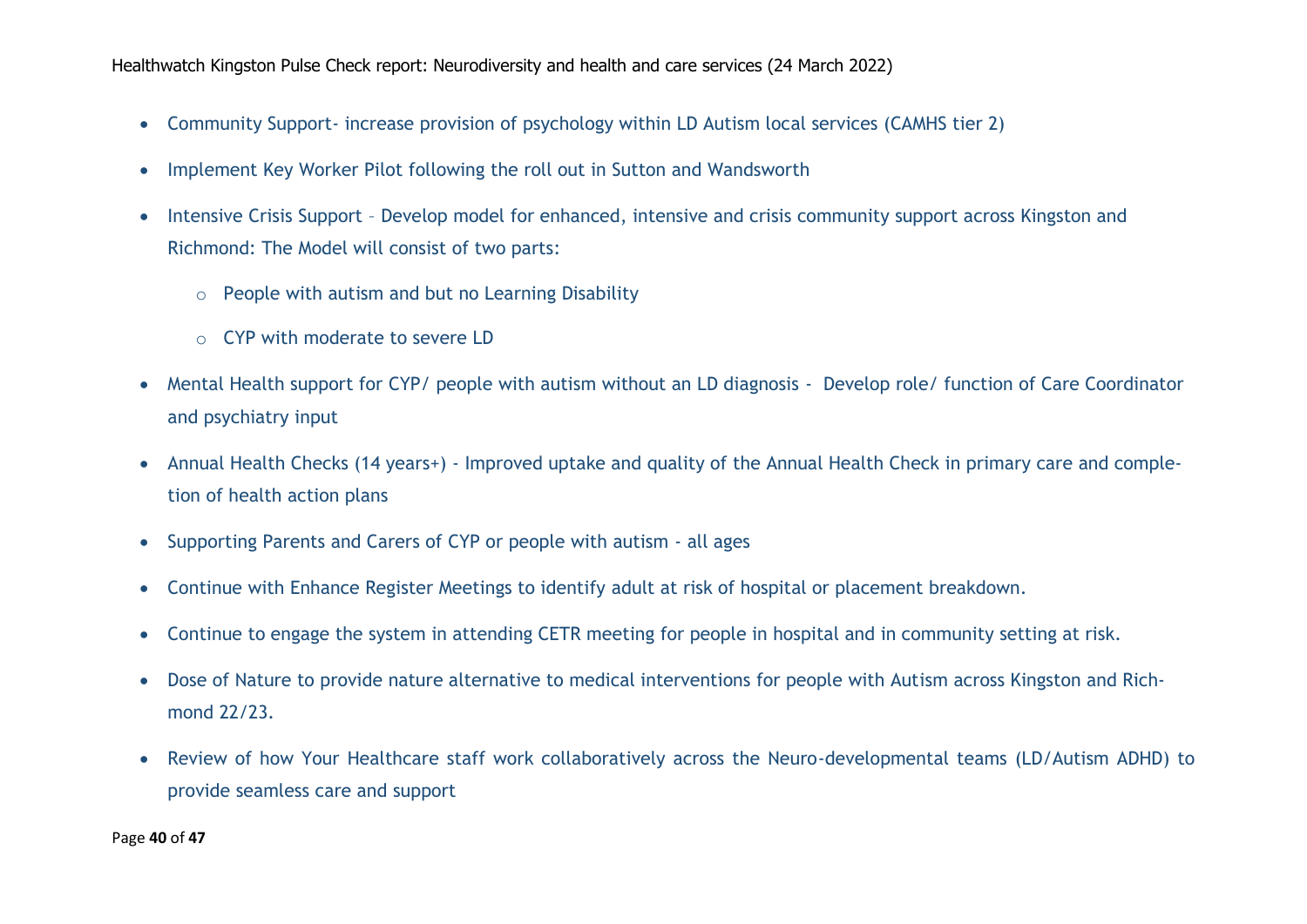#### **WORKFORCE TRAINING**

**RECOMMENDATION 1** Health and social care service leads should commit to increasing awareness and understanding of neurodiversity across the commissioner and provider workforce to deepen understanding of the variety of ways neurodiverse people present. This includes the issues that arise from the 'invisibility' of these disabilities; the-fluctuating nature of some symptoms and the disabling impact they have on people's mental and a physical health and daily life. Impactful Neurodiversity workforce training should be co-developed and co-delivered with neurodiverse residents and tailored for both specialist and general health and care workforce, including clinicians and commissioners. **[For ICS/CCG/Place leaders/RBK/Providers]**

#### **CCG Response**

Across the system the CCG is already supporting elements of training e.g. BILD Training, however the CCG is committed to working with partners to expand this offer to the workforce during 22/23.

**RECOMMENDATION 2** With neurodiverse residents, health and social care leads should co-produce a checklist of useful reasonable adjustments to make health and carer services properly accessible to neurodiverse residents and promote this check list to GPs and other health and care providers including mental health and diagnostic services. The training outlined in **Recommendation 1** is one way to promote these useful reasonable adjustments across services. **[For ICS/CCG/Place leaders/RBK/Providers]**

#### **CCG Response**

The CCG are committed to work with partners to identify named leads and the best forum to take this forward.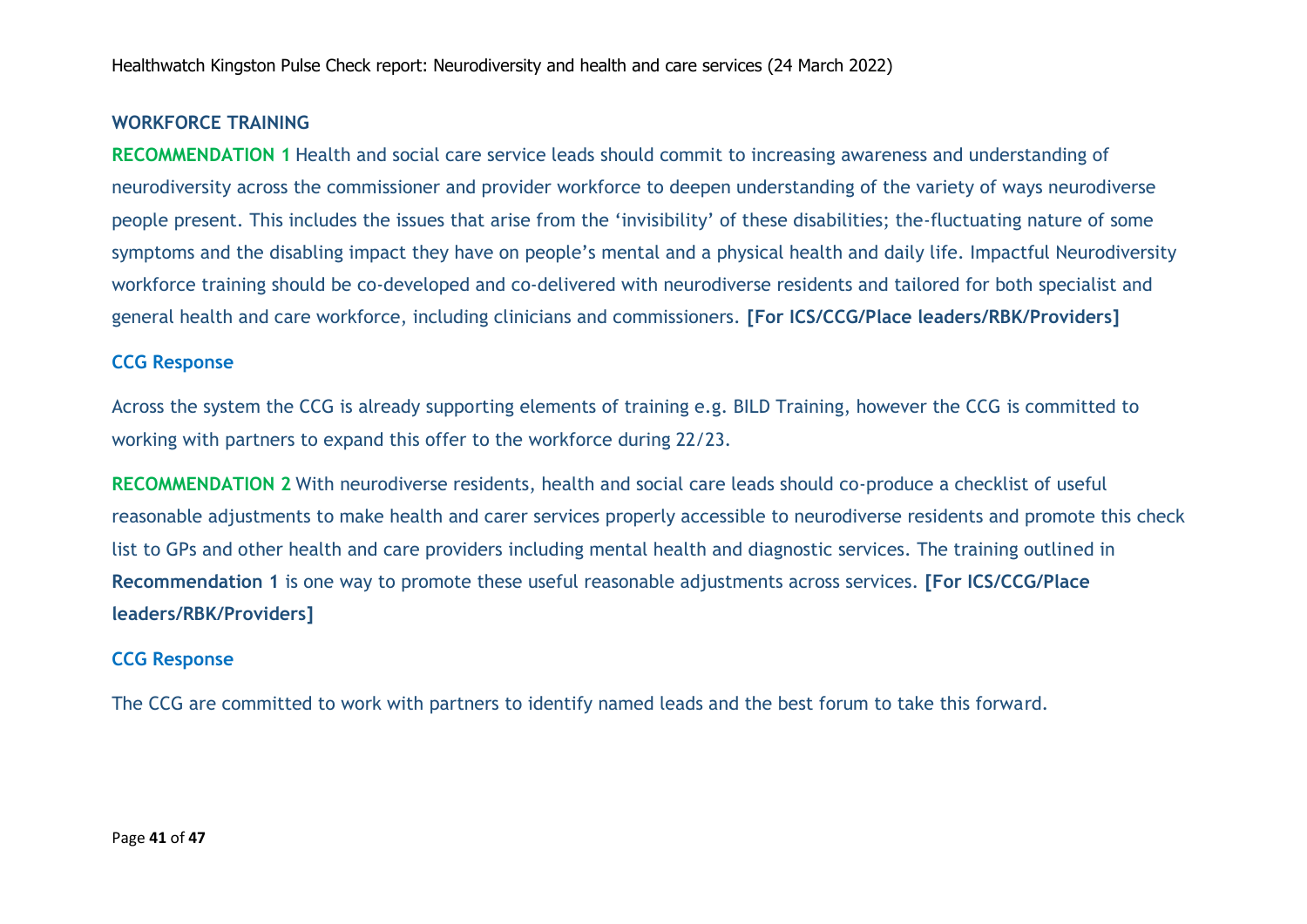#### **JOINT (INTEGRATED) NEEDS ASSESSMENT**

**RECOMMENDATION 3** Public Health should conduct a comprehensive joint (integrated) needs assessment of neurodiversity in the Royal Borough of Kingston upon Thames. The assessment would gather data on the prevalence and number of adults with ADHD; improve data collection on autistic adults (building on the RBK Autism JSNA 2019) and assess the prevalence of commonly cooccurring conditions, mental health challenges and the health inequalities they experience. Public Health should use this data to create a specific neurodiversity chapter for the local JSNA to enable commissioners to understand the true scale of need for neurodevelopmental services in RBK and use this to leverage resources to design and commission sufficient, appropriate, integrated, and useful services to ensure neurodiverse residents can enjoy good physical and mental health. **[for ICS/CCG/RBK Public Health and Place leaders].** 

#### **CCG Response**

The CCG would be happy to support the direction of Public Health in how they wish to progress this recommendation.

#### **COMMISSIONING**

**RECOMMENDATION 4** Commission a specialist pathway for neurodiverse people with functional mental health needs from a single lead provider. The provider must fully understand neurodiversity, how to provide tailored therapy for this complex group of patients and adapt appointment systems to accommodate the many challenges they face (e.g., executive dysfunction, emotional dysregulation, memory, and concentration). See also **Recommendation 7** of [HWK's iCope Kingston service user](https://www.healthwatchkingston.org.uk/report/2022-03-05/icope-kingston-service-user-review-report-update)  [experience report](https://www.healthwatchkingston.org.uk/report/2022-03-05/icope-kingston-service-user-review-report-update) **[for ICS/CCG/RBK]**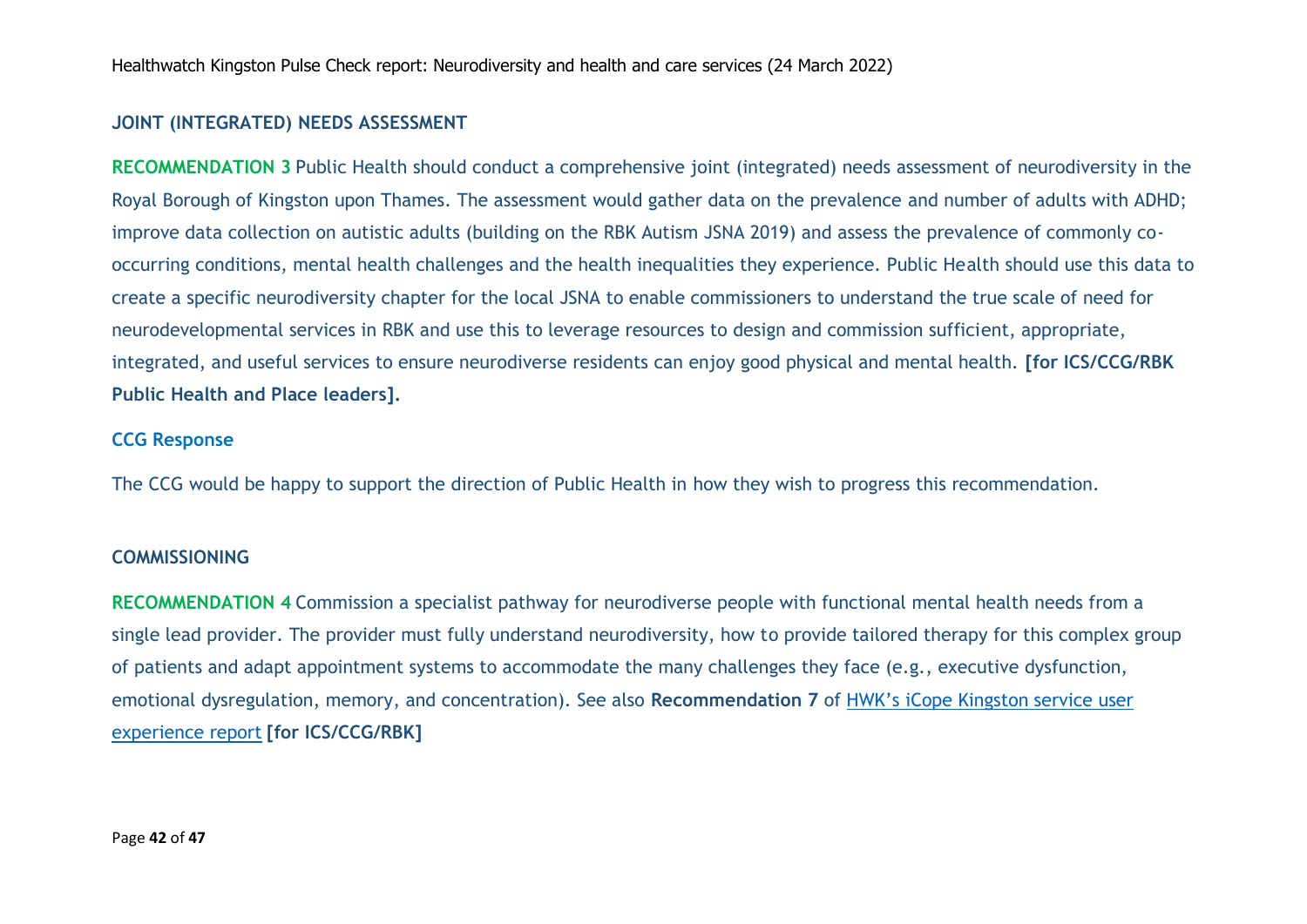#### **CCG Response for 4, 5, 6, 7, 8 and 9**

We have started to review our current pathway provision with RBK and our Mental Health and Neuro-developmental providers which will inform a range of options to improve service provision (see introduction section of this report). This will enable us to work more collaboratively and allow us to be much clearer about the offer across for people with neurodiversity in Kingston.

**RECOMMENDATION 5** Autism and ADHD often co-occur with 28% - 44% of autistic adults also meeting the criteria for ADHD. Services should structure the adult neurodevelopmental assessment and diagnostic pathway so that the ADHD and Autism teams proactively communicate, collaborate and cross refer. Collaboration would enable assessments to take place at the same time or in close succession rather with than the current long waits between each. This would end the tortuous waits people experience securing a full picture of their needs and strengths as neurodiverse individuals. Similar cross referrals should be used for other mental health conditions (e.g., bipolar disorder and post-traumatic stress disorder) and other co-occurring conditions like Ehlers-Danlos syndrome, chronic fatigue syndrome, dyspraxia, dyslexia, and dyscalculia. **[For ICS/CCG/Diagnostic and mental health providers]**

**RECOMMENDATION 6** Taking account of the high heritability of both ADHD and autism, shorten the diagnostic process for people who have close relatives/children diagnosed with autism and/or ADHD by of familial neurodiversity during assessments. **[For ICS/CCG/Diagnostic and mental health providers]**

**RECOMMENDATION 7** Commission an integrated autism and ADHD 'aftercare' service beyond diagnosis and medication reviews that ensures people receiving ADHD or autism diagnoses (or both) get psychosocial, occupational therapy/psychology and coaching to help them better manage their lives and stay well. **[For ICS/CCG/RBK]**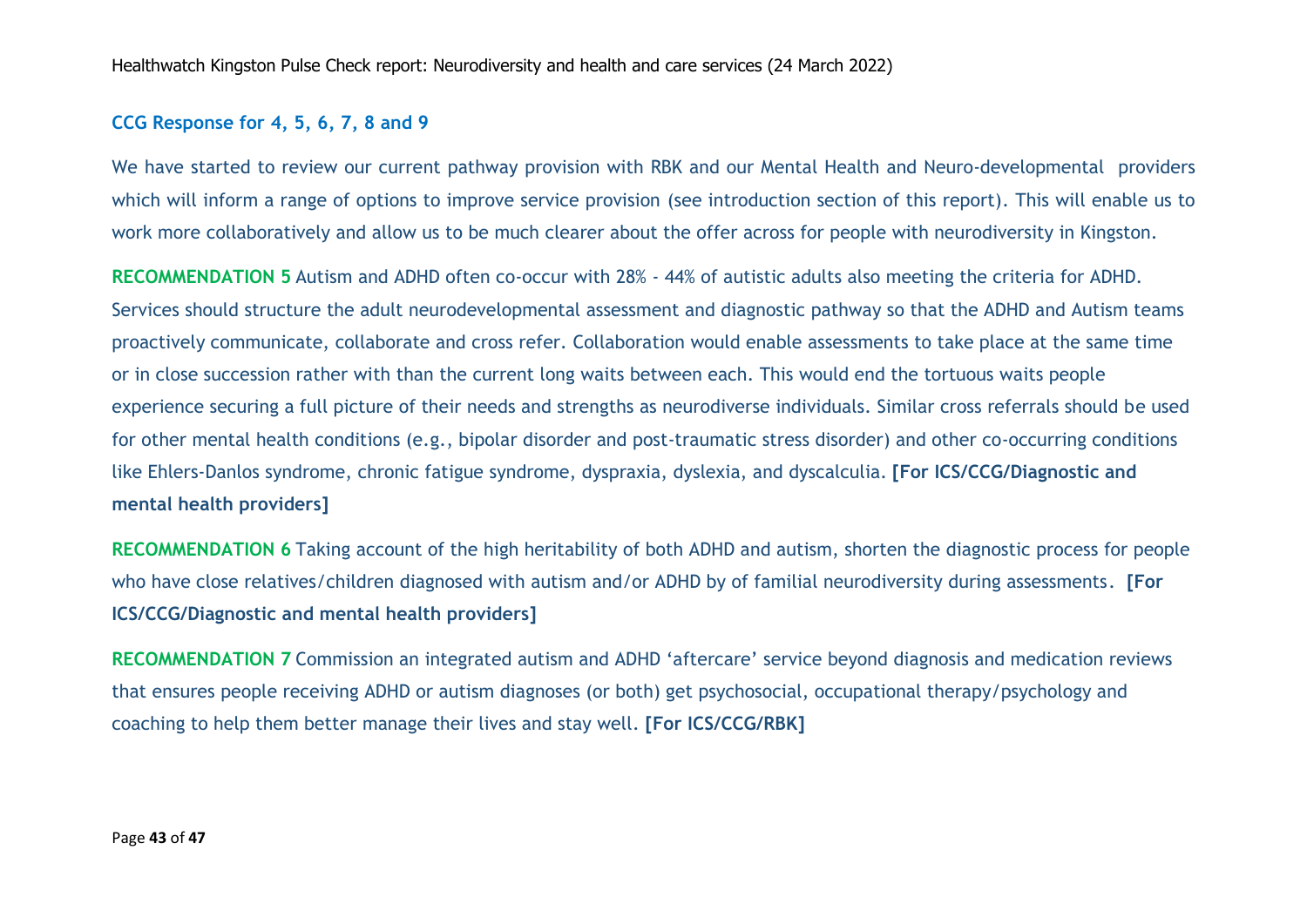**RECOMMENDATION 8** Commissioners to consider developing an integrated Neurodiversity One Stop Shop or Hub in partnership with peer support groups, offering a range of interventions from peer support and advice right through to referral for assessment, support, coaching, medication, benefits, signposting, advocacy and benefits and employment support. **[For ICS/CCG/RBK]**

#### **PEER SUPPORT**

**RECOMMENDATION 9** Commissioners should nurture a dialogue with Kingston's highly effective but over-stretched peer support group Fastminds. The dialogue should explore the best way to support and fund this voluntary group and provide resources to enable them to thrive, develop and continue to support neurodiverse residents and help shape local services. Commissioners should explore options for establishing and funding and developing a similar peer led organisation for autistic residents. **[For ICS/CCG/Place leaders/RBK)**

#### **ACCESS**

**RECOMMENDATION 10** Urgently introduce text reminders for all patients using Your Health Care and all other health and social care services that currently do not use reminders and end the practice of closing cases after 1 or 2 missed appointments to make the service more accessible for neurodivergent patients. **[For ICS/CCG/Place leaders/RBK/Diagnostic and health and social care providers]**

#### **CCG Response**

Many services across health and social care are already using text messaging, and we would be happy to support an approach across all providers.

Page **44** of **47**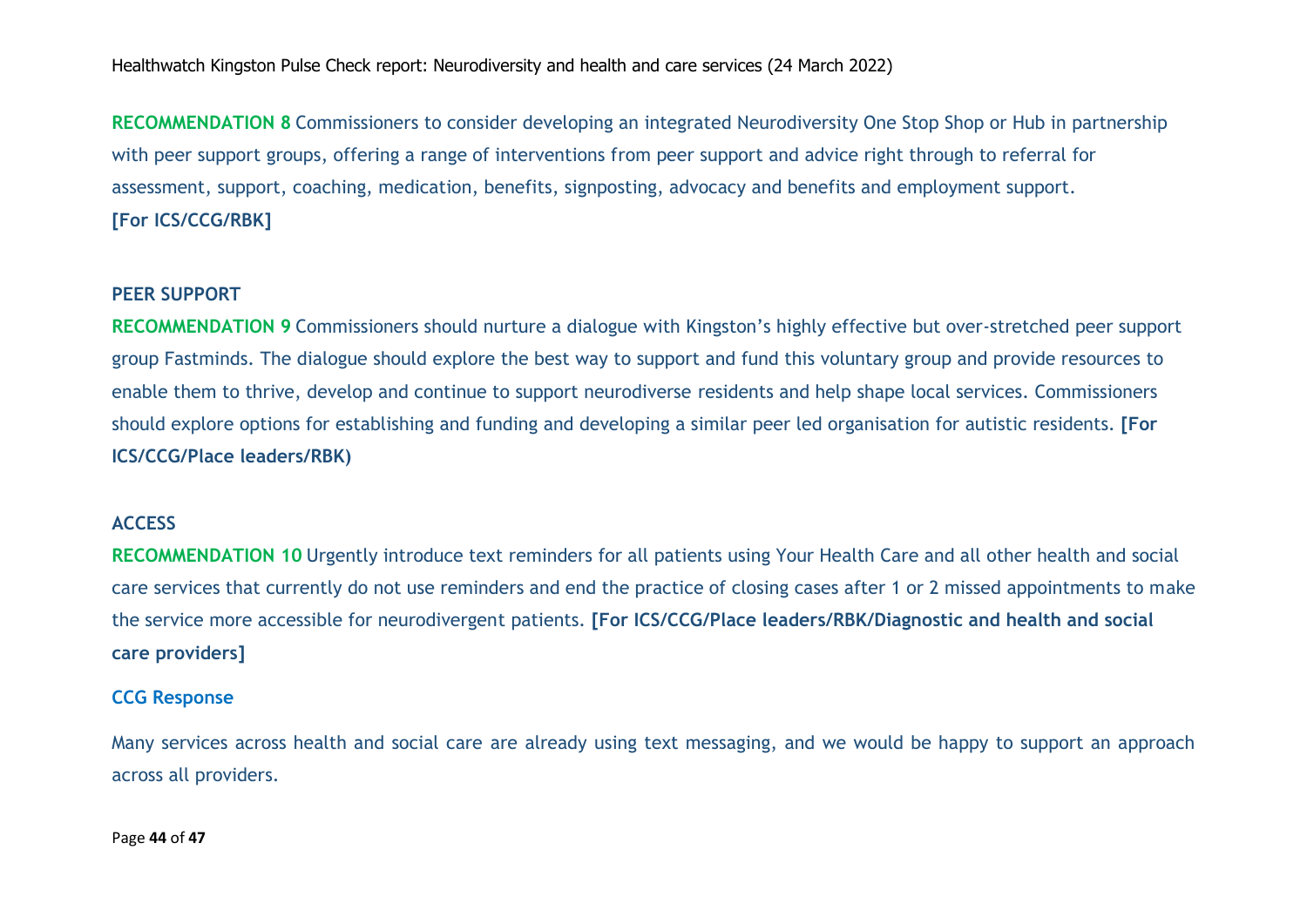# **9. Conclusion**

People who are neurodiverse experience a range of difficulties including with focus, task completion, anxiety, concentration, and information processing. They can experience sensory overwhelming and mental ill health. These difficulties and disabilities may be invisible, but they can be debilitating and significantly impair someone's ability to cope with everyday tasks that many neurotypical people take in their stride. This survey has shown that health services, including GPs and even neurodevelopmental services, still have a long way to go to become truly accessible for these patients.

Long waits for autism and ADHD assessment suggest that services lack capacity to meet demand. Commissioners therefore need to develop a better understanding of autism and ADHD prevalence in Kingston so services can be expanded and funded to meet actual need.

Therapies currently available to these patients are insubstantial and insufficiently autism- or ADHD- informed or adapted to be useful to neurodiverse residents. Few autistic people find group therapy helpful, for example, particularly if they struggle with social communication difficulties and turn taking. Due to poor organisational skills and memory issues, patients with ADHD and autism too easily fall foul of the 'one missed appointment and you are discharged' rule. This all clearly points to the need for Kingston to commission a specialist therapy service for neurodiverse people.

Noting the response from Commissioners, Healthwatch Kingston will monitor progress against the response provided.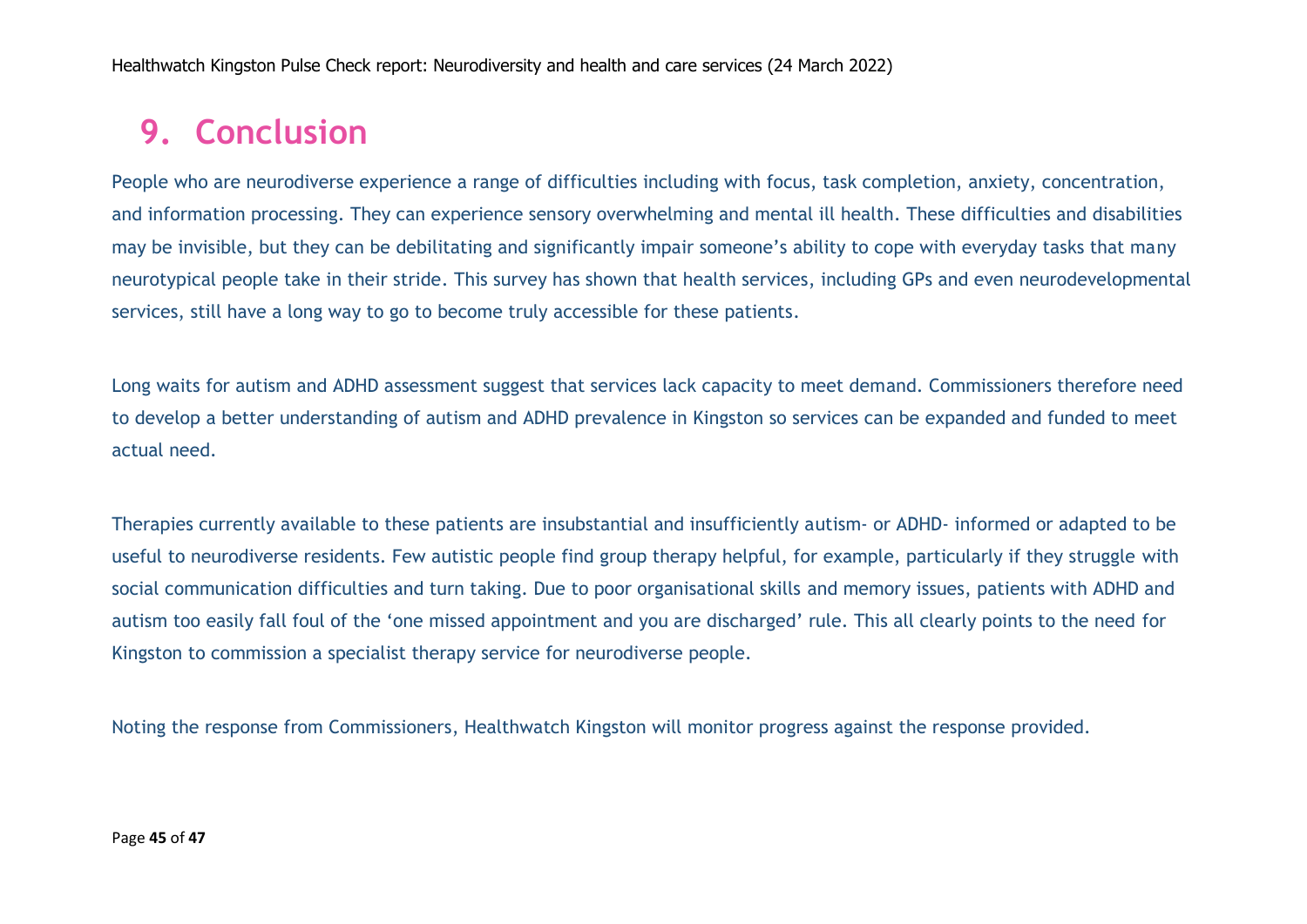# **Thank you and next steps**

Healthwatch Kingston would like to thank everyone that has shared their experiences with us. Everything we say and do is informed by what local people tell us. We will publish this report on our [website](http://www.healthwatchkingston.org.uk/) and share with Healthwatch England, the Care Quality Commission, the Royal Borough of Kingston upon Thames, South West London Clinical Commissioning Group, Your Healthcare, the Voluntary and Community sector in Kingston and other stakeholders.

Healthwatch Kingston will work with commissioners and RBK public health to convene a Kingston Pulse Check follow-up workshop with providers of services for neurodiverse residents in the Borough, to ensure that all stakeholders have a chance to respond to and benefit from this community engagement report.